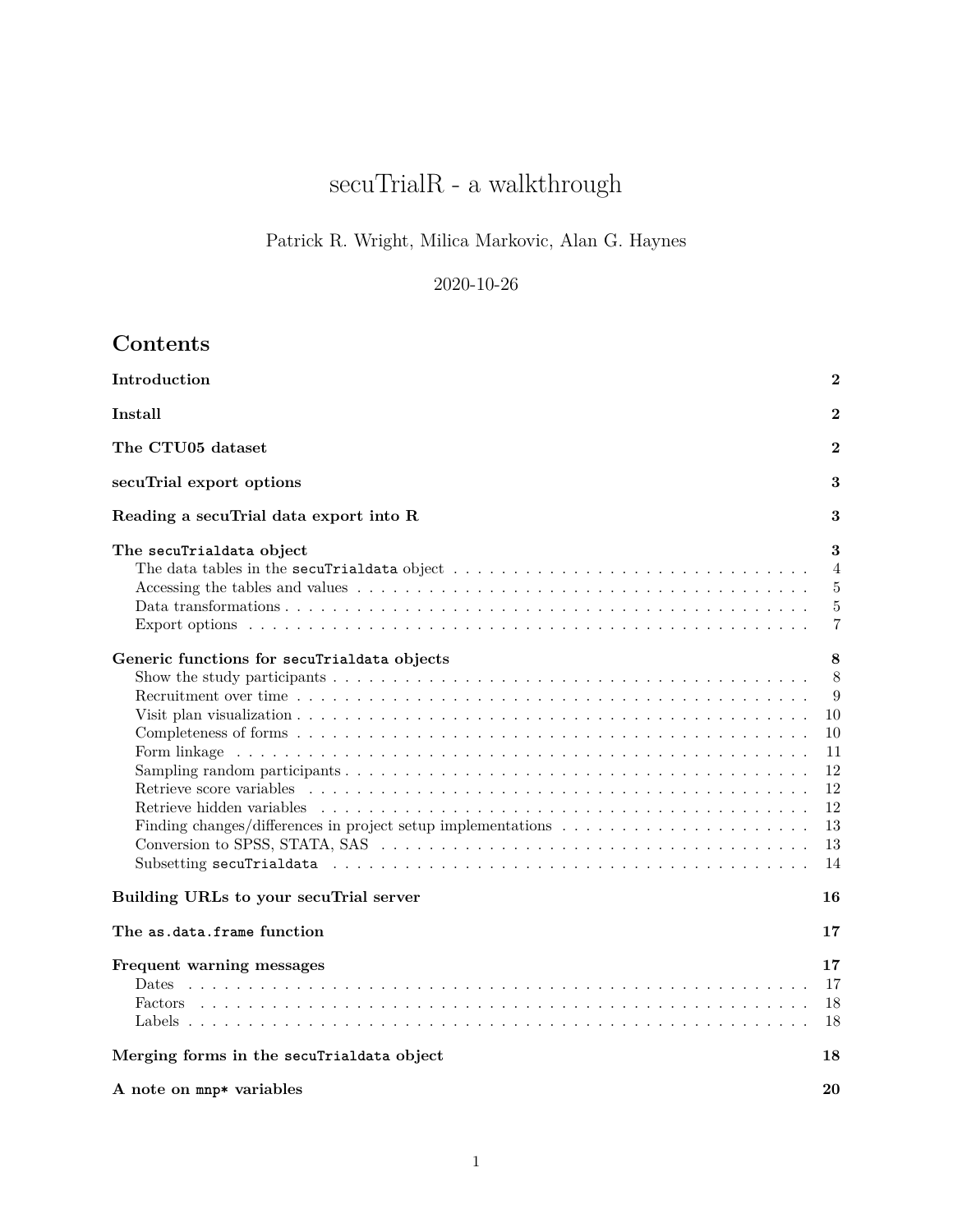# <span id="page-1-0"></span>**Introduction**

"If I had just five minutes to chop down a tree I would spend the first two and a half minutes sharpening my axe."

— An anonymous woodsman

This R package provides functions for handling data from the clinical data management system (CDMS) [secuTrial.](https://www.secutrial.com/en/) The most important components are related to reading data exports from secuTrial into R. In brief, the package aims to enable swift execution of repetitive tasks in order to allow spending more time on the unique aspects of a dataset. It is developed and maintained by the Swiss Clinical Trial Organisation [\(SCTO\)](https://www.scto.ch/en/news.html).

If you are still challenged by more basic operations in R we suggest reading [Hands-On Programming with R,](https://rstudio-education.github.io/hopr/) which serves as an excellent introduction to the basic concepts of R.

This vignette will teach you how to use the secuTrialR package and you will likely learn quite a bit about secuTrial exports in general along the way. Throughout the secuTrialR package and within this vignette we refer to patients, cases, subjects etc. enrolled in a secuTrial database as participants.

# <span id="page-1-1"></span>**Install**

Please note that R versions >= 3.5 should be used to run secuTrialR.

#### **Stable release from CRAN**

```
install.packages("secuTrialR", dependencies = TRUE)
```
#### **Development release from GitHub with devtools**

For this you will need to have devtools installed. If you are working on Windows and would like to install with devtools you will likely need to install [Rtools.](https://cran.r-project.org/bin/windows/Rtools/) Installing everything, including the dependencies, from scratch may take a while (20-30 minutes).

```
# install
devtools::install_github("SwissClinicalTrialOrganisation/secuTrialR")
```

```
# load silently
suppressMessages(library(secuTrialR))
# show secuTrialR version
packageVersion("secuTrialR")
#> [1] '1.0.6'
```
# <span id="page-1-2"></span>**The CTU05 dataset**

Before we continue with the functionalities let's briefly talk about the test data which is delivered as a part of the package. We refer to it as the CTU05 (clinical trial unit project 05) data. This dataset has been fabricated for demonstration purposes only and is not real clinical data. Principally it is made up of eight forms. These are called "surgeries", "baseline", "outcome", "treatment", "allmedi", "studyterminat", "ae" and "sae". You will see these names again later when the data has been read into R. The project setup includes most data types implementable in secuTrial. It is, however, not exhaustive. Since the data is delivered with the installation of the secuTrialR package we can point to it via the system.file() function.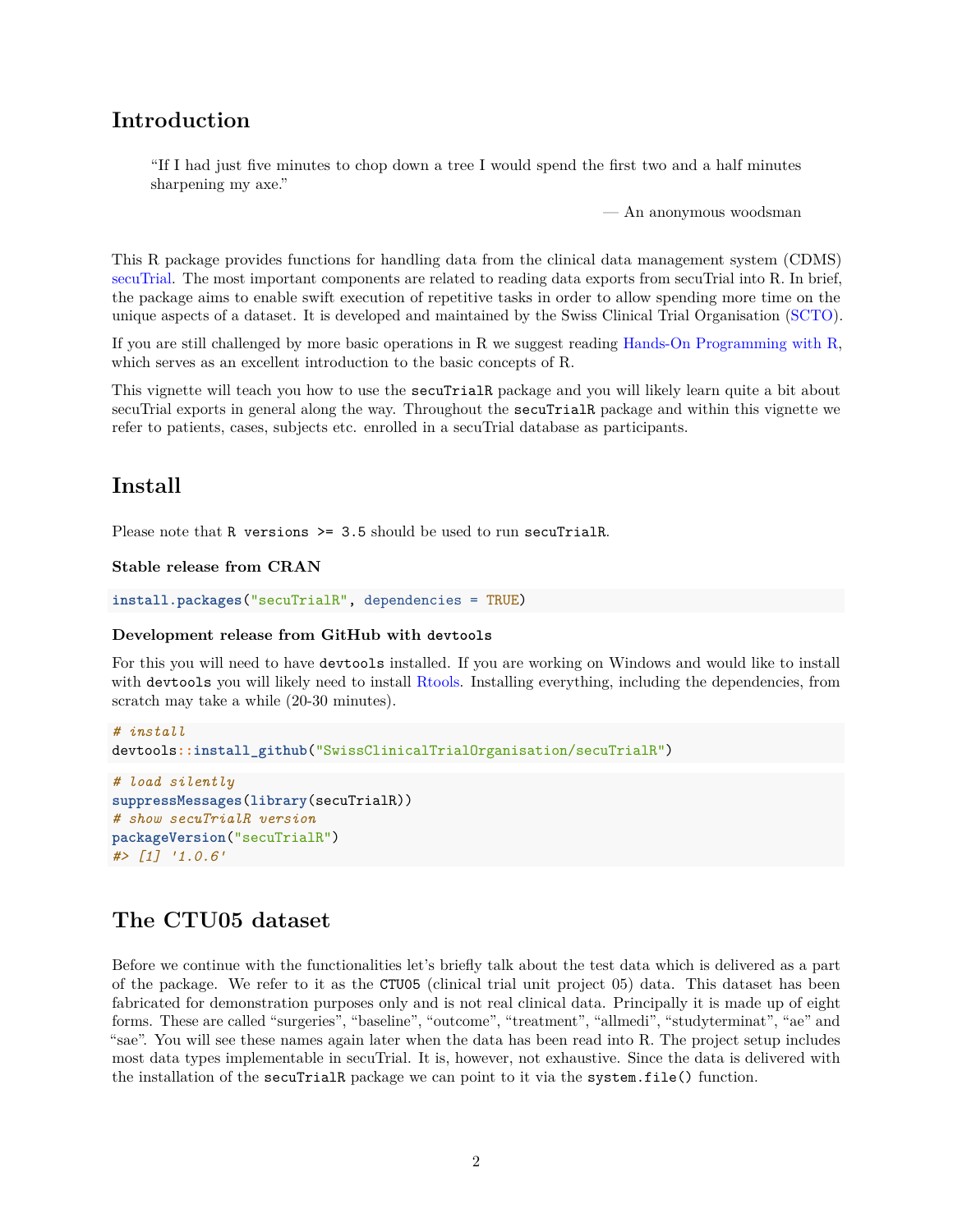```
ctu05_data_location <- system.file("extdata", "sT_exports", "exp_opt",
                                    "s_export_CSV-xls_CTU05_all_info.zip",
                                   package = "secuTrialR")
```
If you work on your own datasets you can specify a path as a regular character string without using system.file().

### <span id="page-2-0"></span>**secuTrial export options**

Prior to reading your data into R you need to export it with the secuTrial ExportSearchTool. We suggest exporting **non-rectangular**, **zipped**, **English** data with **reference values** stored **in a separate table** including **Add-IDs**, **centre information**, **structure information**, **form status**, **project setup**, **without duplicated meta data** and **without form data of hidden fields**. Furthermore, it is important to use **"CSV format"**/**"CSV format for MS Excel"** and suggested to select **UTF-8** encoding. Most of these options are truly optional and reading your data should work even with differences from the above specifications.

A description of how data can be exported from secuTrial can be found [here.](https://swissclinicaltrialorganisation.github.io/secuTrial_recipes/export_data/) This description includes screenshots of the export options configuration interface.

# <span id="page-2-1"></span>**Reading a secuTrial data export into R**

There is one principle function to read your data (i.e. read\_secuTrial()). Below you can see it in action with the CTU05 dataset.

```
ctu05_data <- read_secuTrial(data_dir = ctu05_data_location)
#> Read export successfully.
#> The following export options deviate from the suggested specifications:
#> Data from hidden fields is part of the export.
```
If the "Read export successfully." message appears your data was correctly read. In this example you are also warned that hidden data fields are in the export which is a deviation from the suggested export option configuraion.

#### <span id="page-2-2"></span>**The secuTrialdata object**

If you inspect the class() of ctu05\_data you will find that it is a secuTrialdata object.

```
class(ctu05_data)
#> [1] "secuTrialdata"
```
Really this is only a list containing all the information from your secuTrial export.

```
typeof(ctu05_data)
#> [1] "list"
```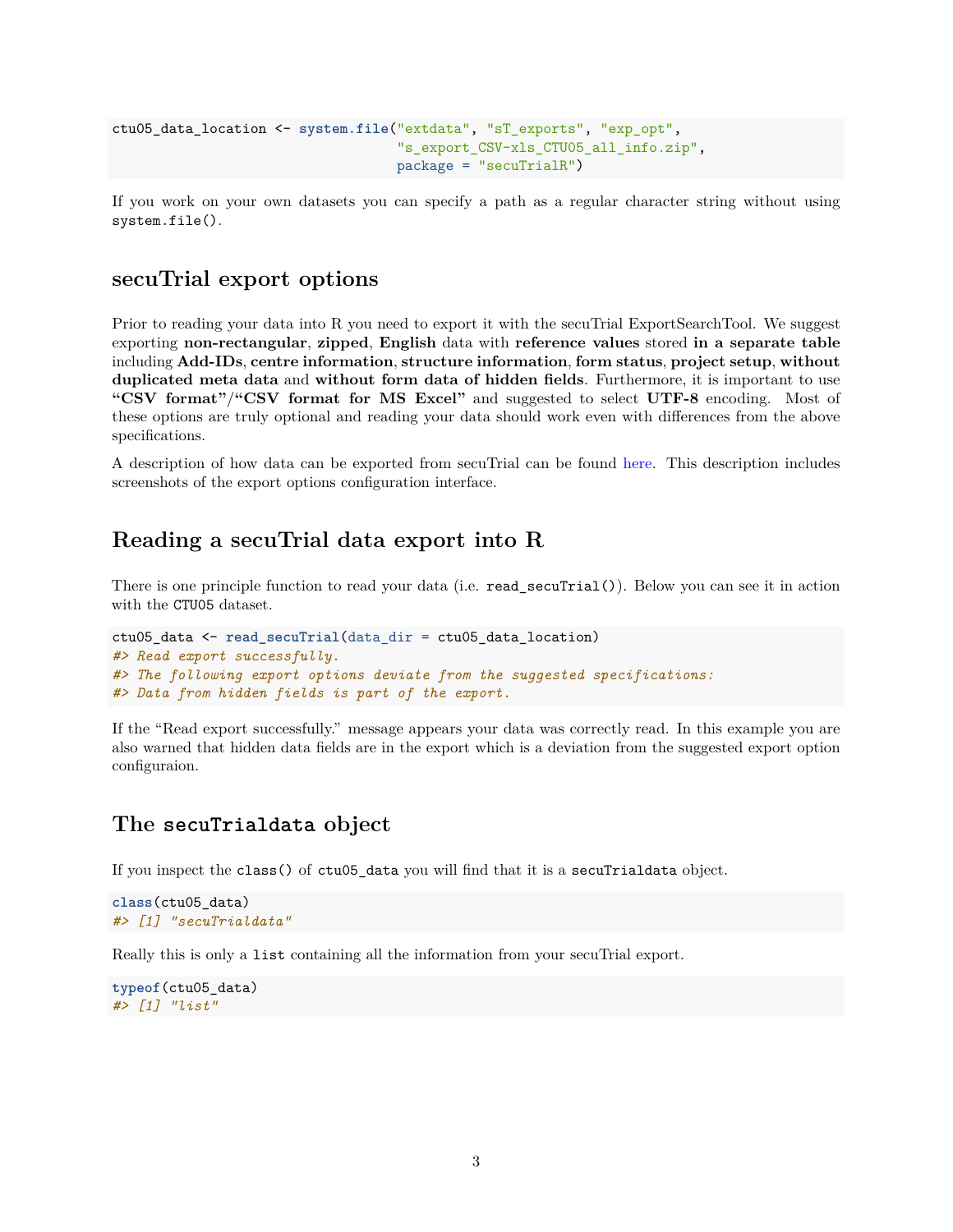#### <span id="page-3-0"></span>**The data tables in the secuTrialdata object**

We have implemented a custom variation of the print() function for secuTrialdata objects.

```
print(ctu05_data)
#> secuTrial data imported from:
#> /home/wrightp/R/x86_64-pc-linux-gnu-library/3.6/secuTrialR/extdata/sT_exports/
#> exp_opt/s_export_CSV-xls_CTU05_all_info.zip
#> table nrow ncol meta original_name
#> vp 4 12 TRUE vp.xls
#> vpfs 8 2 TRUE vpfs.xls
#> fs 8 8 TRUE fs.xls
#> qs 29 8 TRUE qs.xls
#> is 85 9 TRUE is.xls
#> ctr 3 3 TRUE ctr.xls
#> cn 11 15 TRUE cn.xls
#> atcn 0 9 TRUE atcn.xls
#> atcvp 0 16 TRUE atcvp.xls
#> qac 0 12 TRUE qac.xls
#> cts 0 10 TRUE cts.xls
#> miv 0 10 TRUE miv.xls
#> atmiv 0 15 FALSE atmiv.xls
#> baseline 17 107 FALSE baseline.xls
#> atbaseline 0 79 FALSE atbaseline.xls
#> outcome 13 48 FALSE outcome.xls
#> atoutcome 5 47 FALSE atoutcome.xls
#> treatment 11 44 FALSE treatment.xls
#> attreatment 0 45 FALSE attreatment.xls
#> allmedi 17 47 FALSE allmedi.xls
#> atallmedi 2 47 FALSE atallmedi.xls
#> studyterminat 10 41 FALSE studyterminat.xls
#> atstudyterminat 1 39 FALSE atstudyterminat.xls
#> ae 1 66 FALSE ae.xls
#> atae 0 58 FALSE atae.xls
#> sae 2 64 FALSE sae.xls
#> atsae 0 57 FALSE atsae.xls
#> esurgeries 18 11 FALSE esurgeries.xls
#> atesurgeries 0 9 FALSE atesurgeries.xls
#> cl 205 3 TRUE cl.xls
#> atae1 0 20 FALSE atae1.xls
```
It shows you where the export archive of your secuTrialdata object is located, tells you which data tables (i.e. table) it contains, what the source files (i.e. original\_name) are and specifies each table's dimensions (i.e. ncol, nrow).

By now you have possibly realized that all the forms specified earlier (i.e. "surgeries", "baseline", "outcome", "treatment", "allmedi", "studyterminat", "ae" and "sae") are present, but also that there are many tables that do not correspond to the previously introduced forms.

The majority of the unfamiliar tables are tagged as TRUE in the meta column. This means that they are metadata tables. Their names and data structures are fixed in secuTrial exports. In the following we will briefly explain which information the most relevant meta tables contain.

- vp visitplan definition
- vpfs visitplan form linkage
- fs forms information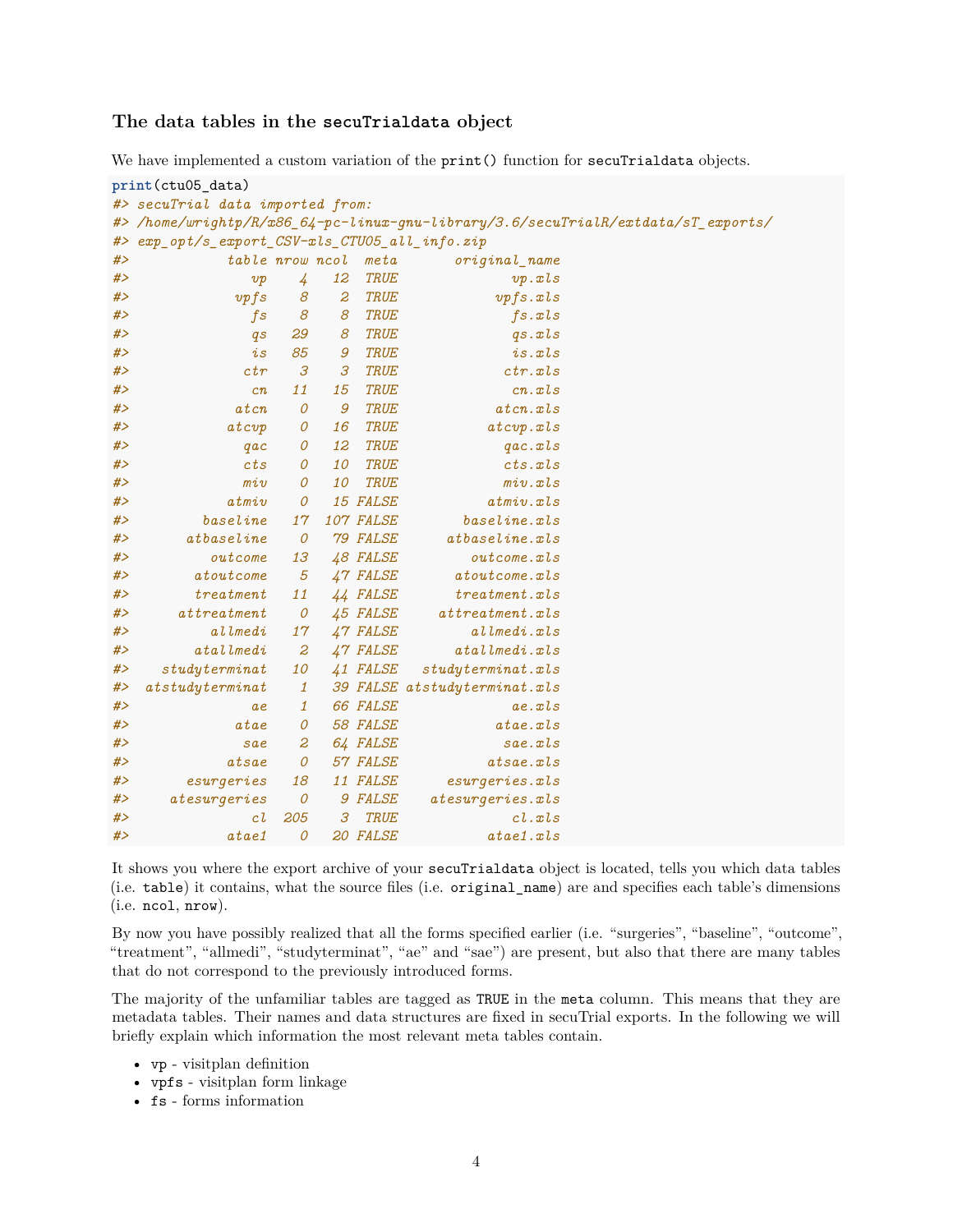- qs questions
- is items i.e. variable definitions
- ctr centre information
- cn casenodes i.e. table of entered study participants
- cl information how the data in the variables is coded

Furthermore, there is a set of tables whose names start with "at". These are audit trail tables. They are only relevant if you need to investigate changes in the data over time. For example certain values may be corrected (i.e. changed) due to findings during monitoring visits at study centres. Last but not least you may have also realized that the "surgeries" table is called esurgeries. This is because it is a so-called repetition form. Repetition forms are labelled with a leading "e" and are implemented as subforms in other forms. In this case, esurgeries is a subform in baseline and the linkage is defined by the mnpdocid column in both tables. If this sounds cryptic to you we suggest you talk so someone who has implemented a database in secuTrial and let them explain it with a specific example. It is pretty straight forward when you look at a concrete implementation.

#### <span id="page-4-0"></span>**Accessing the tables and values**

Since the secuTrialdata object is a list and the data tables within this list are data.frames you can simply access the tables using  $\$ . Let's say you would like to have a look at the placebo to verum ratio in your treatment data or what types of other medication were entered in allmedi.

```
table(ctu05_data$treatment$rando_treatment)
#>
#> Placebo Verum
#> 8 3
table(ctu05_data$allmedi$med_product)
#>
#> Amoxicillin Doxycycline Importal
#> 2 1 3
```
#### <span id="page-4-1"></span>**Data transformations**

During the loading process, coded categorical data is transformed. For example the gender variable in the baseline form is categorical. The raw data is accessible via gender and the transformed version of the data is added during the reading process and becomes accessible via gender.factor. Thus, data is not overwritten but added with the .factor extension. If there are issues during factorization a warning() will inform you of this.

```
# raw gender data
ctu05_data$baseline$gender
#> [1] 1 NA NA 2 1 2 1 NA NA 1 2 NA NA 1 2 2 NA
#> attr(,"label")
#> [1] "Gender"
# transformed gender data
ctu05_data$baseline$gender.factor
#> [1] male <NA> <NA> female male female male <NA> <NA> male
#> [11] female <NA> <NA> male female female <NA>
#> attr(,"label")
#> [1] Gender
#> Levels: male female
```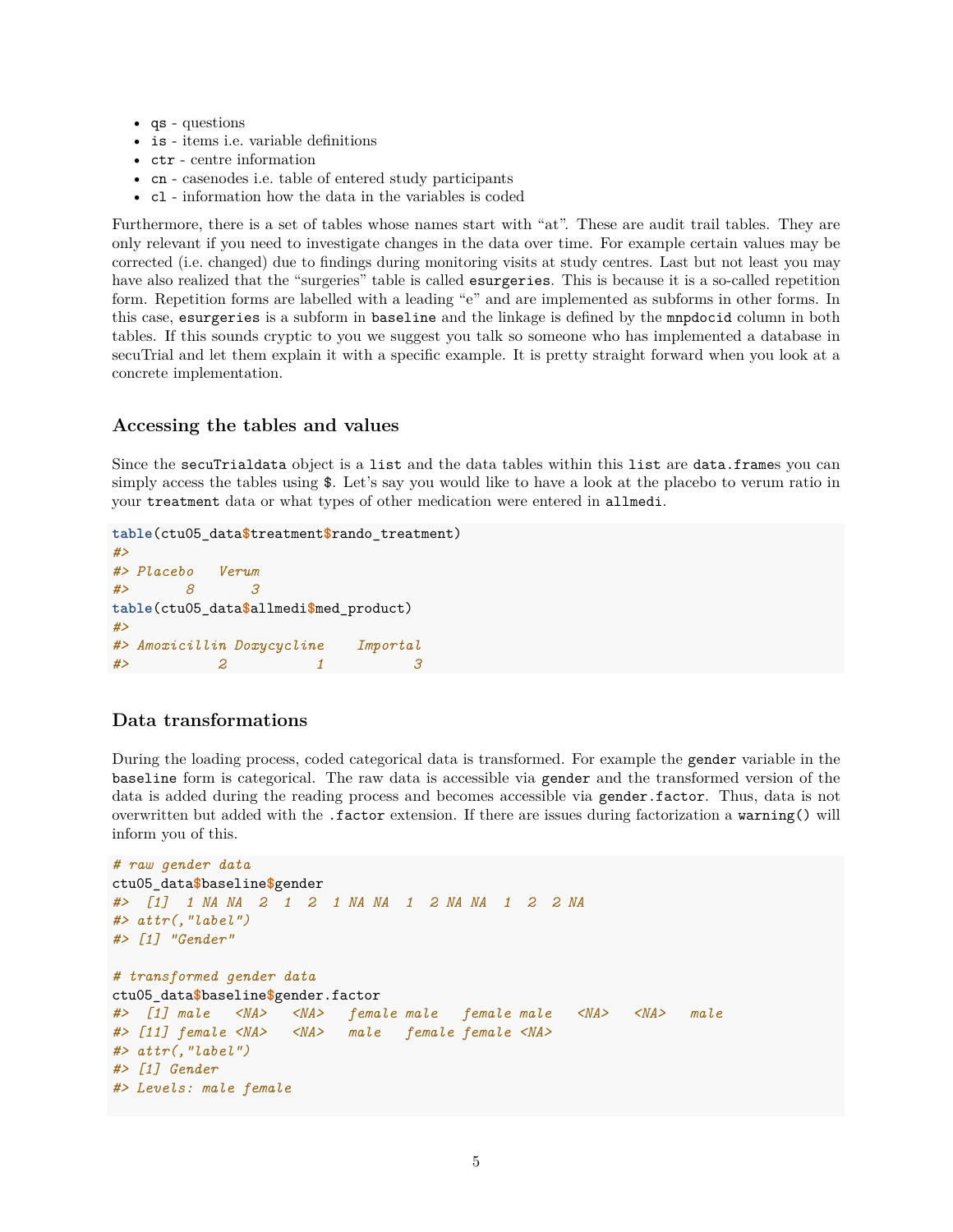```
# raw more meds
ctu05_data$allmedi$no_more_meds
#> [1] 1 1 0 1 1 1 0 0 0 1 0 0 1 1 1 1 0
#> attr(,"label")
#> [1] "No further medication"
# transformed more meds
ctu05_data$allmedi$no_more_meds.factor
#> [1] yes yes no yes yes yes no no no yes no no yes yes yes yes no
#> attr(,"label")
#> [1] No further medication
#> Levels: no yes
```
Note that descriptive labels have also been automatically added to the data.

```
label(ctu05_data$allmedi$no_more_meds.factor)
#> [1] "No further medication"
label(ctu05_data$baseline$gender.factor)
#> [1] "Gender"
label(ctu05_data$esurgeries$surgery_organ.factor)
#> [1] "Organ"
```
Datetime data is also transformed and similarly to the factorization process the names are concatenated with .date or .datetime.

```
# raw
ctu05_data$baseline$visit_date
#> [1] 20190401 20190402 20190403 20190402 20190403 20190404 20190405
#> [8] 20190406 20190407 20190411 20190412 20190413 20190414 20190413
#> [15] 20190414 20190415 20180501
#> attr(,"label")
#> [1] "Date of visit"
# processed
ctu05_data$baseline$visit_date.date
#> [1] "2019-04-01" "2019-04-02" "2019-04-03" "2019-04-02" "2019-04-03"
#> [6] "2019-04-04" "2019-04-05" "2019-04-06" "2019-04-07" "2019-04-11"
#> [11] "2019-04-12" "2019-04-13" "2019-04-14" "2019-04-13" "2019-04-14"
#> [16] "2019-04-15" "2018-05-01"
# raw only head
head(ctu05_data$baseline$hiv_date)
#> [1] 201903052356 NA NA NA NA
#> [6] NA
# processed only head
head(ctu05_data$baseline$hiv_date.datetime)
#> [1] "2019-03-05 23:56:00 CET" NA
#> [3] NA NA
#> [5] NA NA
# classes
class(ctu05_data$baseline$visit_date)
#> [1] "integer"
```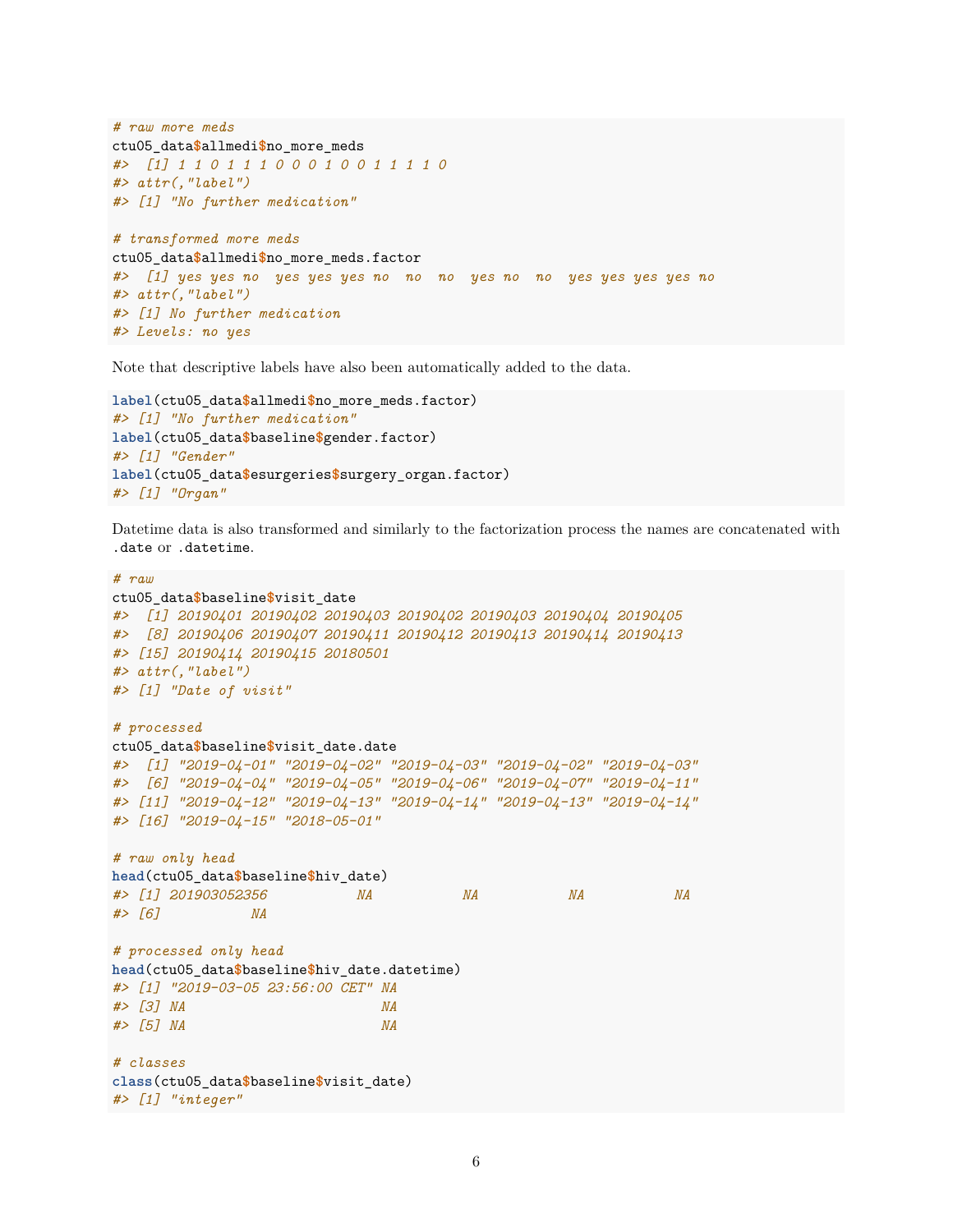```
class(ctu05_data$baseline$visit_date.date)
#> [1] "Date"
class(ctu05_data$baseline$hiv_date)
#> [1] "numeric"
class(ctu05_data$baseline$hiv_date.datetime)
#> [1] "POSIXct" "POSIXt"
```
Depending on the setup, incomplete dates can be valid entries in a secuTrial database. Thus they will also occasionally appear in your exports. The datetime conversion does not work in these cases and NAs are created. If this happens, secuTrialR will warn you accordingly and you should have a closer look into the affected datetime variables and whether you would like to perform so-called date imputation.

#### <span id="page-6-0"></span>**Export options**

The secuTrialdata object also contains information on the export options.

```
ctu05_data$export_options
#> secuTrial version: 5.5.1.10
#> Time of export on server: 03.10.2019 - 14:43:49 (CEST)
#> Project version: (20.06.2019 - 11:22:04 (CEST))
#> Exported with short names
#> File extension: xls
#> Seperator: ' '
#> 32 files exported
#> including 13 metadata tables
#> Reference values exported - factorize possible
#> Metadata tables:
#> type exportname available
#> forms fs TRUE
#> casenodes cn TRUE
#> centres ctr TRUE
#> items is TRUE
#> questions qs TRUE
#> queries qac TRUE
#> visitplan vp TRUE
#> visitplanforms vpfs TRUE
#> atcasenodes atcn TRUE
#> atcasevisitplans atcvp TRUE
#> comments cts TRUE
#> miv miv TRUE
#> cl cl TRUE
```
export\_options itself is a list. If you are interested in more information than is printed you can also access it. Let's assume you would like to know the project\_name and encoding.

```
ctu05_data$export_options$project_name
#> [1] "secuTrialR example CDMA"
ctu05_data$export_options$encoding
#> [1] "UTF-8"
```
Much more information is stored in the elements of export\_options. The names of the elements should be descriptive enough to infer the contents.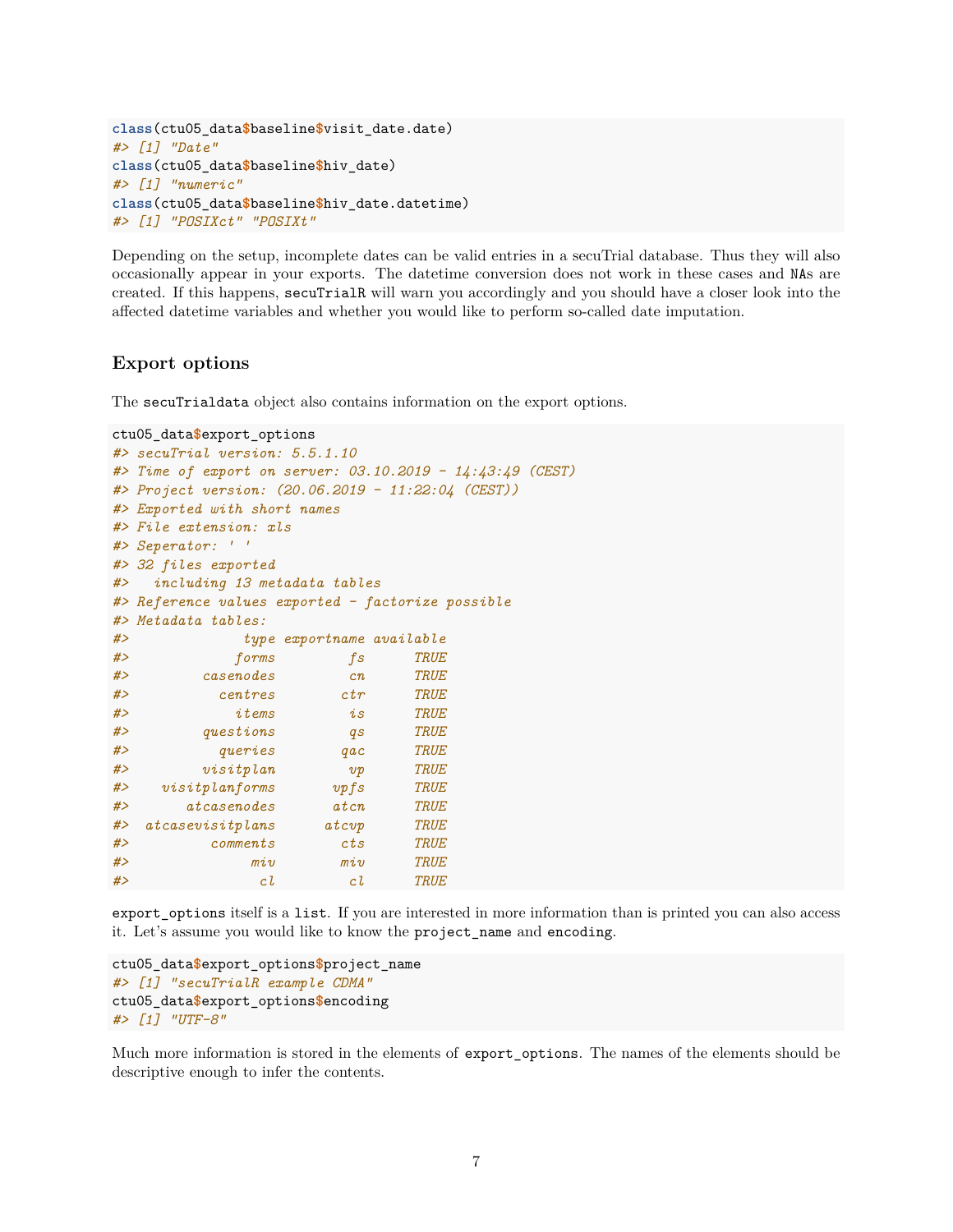| names(ctu05_data\$export_options) |  |                             |                                   |                     |  |  |
|-----------------------------------|--|-----------------------------|-----------------------------------|---------------------|--|--|
|                                   |  | $#$ [1] "sep"               | "date_format"                     | "datetime_format"   |  |  |
|                                   |  | #> [4] "date_format_meta"   | "na.strings"                      | "short_names"       |  |  |
|                                   |  | $#$ [7] "is_zip"            | $"is\_rectangular"$               | $"audit\_trail"$    |  |  |
|                                   |  | #> [10] "column_names"      | "lang_not_supported" "dict_items" |                     |  |  |
|                                   |  | #> [13] "refvals_separate"  | "add id"                          | "lab id"            |  |  |
|                                   |  | #> [16] "meta_names"        | "meta available"                  | $"duplicate\_meta"$ |  |  |
|                                   |  | $\#$ > [19] "all_files"     | $"data_files"$                    | "data names"        |  |  |
|                                   |  | $#$ [22] "file_end"         | "extension"                       | "data dir"          |  |  |
|                                   |  | #> [25] "secuTrial_version" | "project version"                 | $"project_name"$    |  |  |
|                                   |  | #> [28] "format_info"       | $"time_of_error$                  | "encoding"          |  |  |
|                                   |  | #> [31] "form_status"       | $"centre\_info"$                  | $"hidden\_fields"$  |  |  |
|                                   |  | #> [34] "structure"         | $"proj\_setup"$                   | "factorized"        |  |  |
|                                   |  | #> [37] "dated"             | "labelled"                        |                     |  |  |

# <span id="page-7-0"></span>**Generic functions for secuTrialdata objects**

Now that you understand the secuTrialdata object we will show you some generic functions you can use on objects of this class.

### <span id="page-7-1"></span>**Show the study participants**

First off you may be interested in a table of participants.

```
get_participants(ctu05_data)
#> mnppid mnpaid mnpctrid mnpctrname
#> 1 1204 RPACK-CBE-001 462 Charité Berlin (RPACK)
#> 2 1205 RPACK-CBE-002 462 Charité Berlin (RPACK)
#> 3 1206 RPACK-CBE-003 462 Charité Berlin (RPACK)
#> 4 1207 RPACK-CBE-004 462 Charité Berlin (RPACK)
#> 5 1208 RPACK-CBE-005 462 Charité Berlin (RPACK)
#> 6 1209 RPACK-INS-011 461 Inselspital Bern (RPACK)
#> 7 1210 RPACK-INS-012 461 Inselspital Bern (RPACK)
#> 8 1211 RPACK-INS-013 461 Inselspital Bern (RPACK)
#> 9 1212 RPACK-INS-014 461 Inselspital Bern (RPACK)
#> 10 1213 RPACK-INS-015 461 Inselspital Bern (RPACK)
#> 11 1214 RPACK-USB-123 441 Universitätsspital Basel (RPACK)
```
Please note that the mnpaid column in this table corresponds to the pat\_id column in other tables.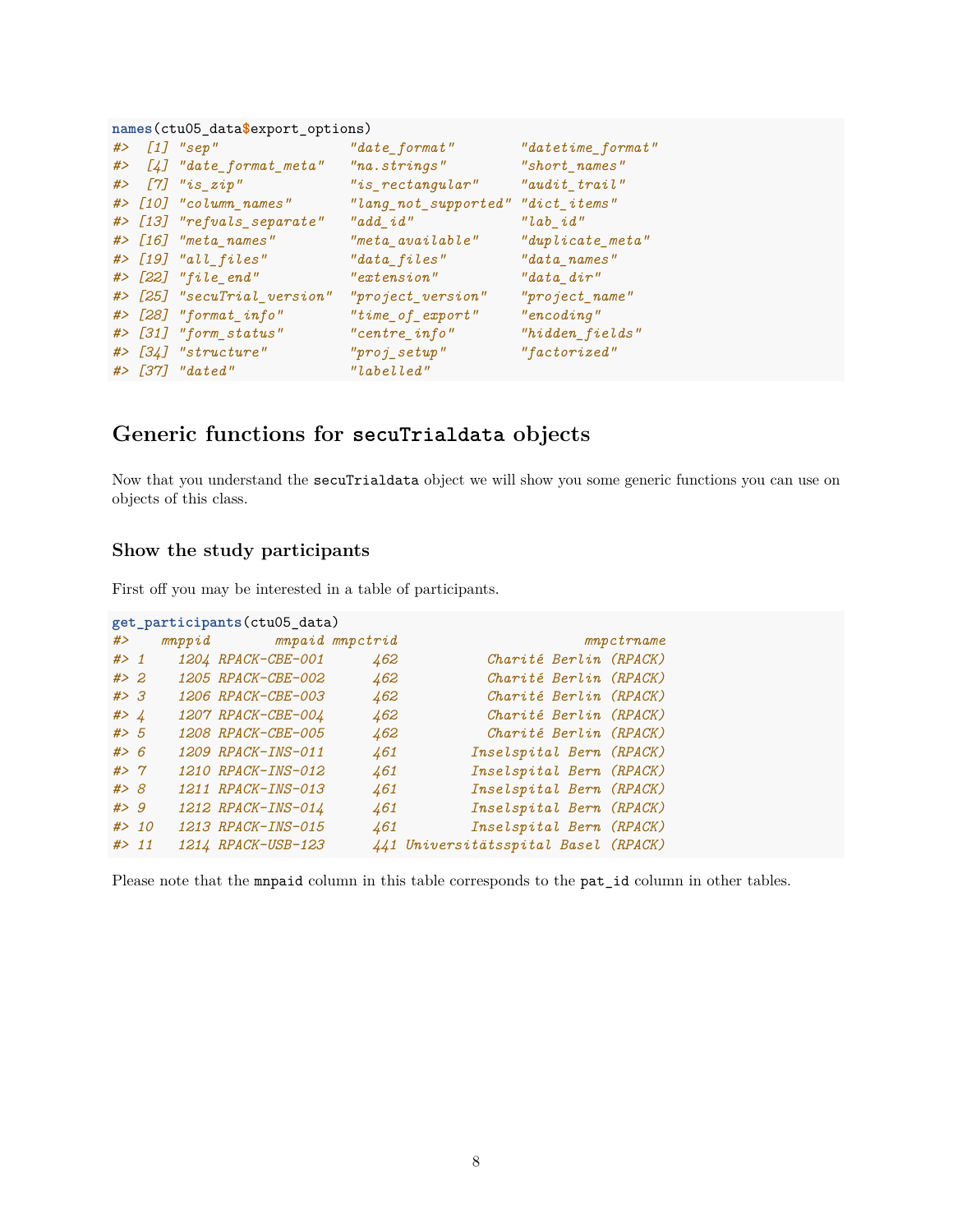## <span id="page-8-0"></span>**Recruitment over time**

You can extract information about participant recruitment per centre and year by applying annual\_recruitment() on a secuTrialdata object.

| annual recruitment (ctu05 data) |  |                                       |                        |               |          |                     |
|---------------------------------|--|---------------------------------------|------------------------|---------------|----------|---------------------|
| #                               |  |                                       | Center Total 2018 2019 |               |          |                     |
| $#$ > 1                         |  |                                       |                        | A 1. 1. 11    |          | $\mathcal{I}$<br>10 |
| #2                              |  | Charité Berlin (RPACK)                |                        | $\mathcal{P}$ | $\Omega$ | .5                  |
| #>3                             |  | Inselspital Bern (RPACK)              |                        | $5 -$         | 0        | 5                   |
|                                 |  | #> 4 Universitätsspital Basel (RPACK) |                        |               |          |                     |

Since the centre names often have a systematic addition (e.g. (RPACK)) we have enabled the option to remove certain parts of the centre descriptions via regular expressions (i.e. rm\_regex argument). In this case the regular expression removes trailing parentheses and everything they enclose.

```
annual_recruitment(ctu05_data, rm_regex = "\\(.*\\)$")
#> Center Total 2018 2019
#> 1 All 11 1 10
#> 2 Charité Berlin 5 0 5
#> 3 Inselspital Bern 5 0 5
#> 4 Universitätsspital Basel 1 1 0
```
It is also possible to plot the recruitment over time.

 $plot\_recruitment (ctu05\_data, cex = 1.2, rm\_regex = "\\((.*\)\$")$ 

#### **Recruitment over time**



Date of enrollment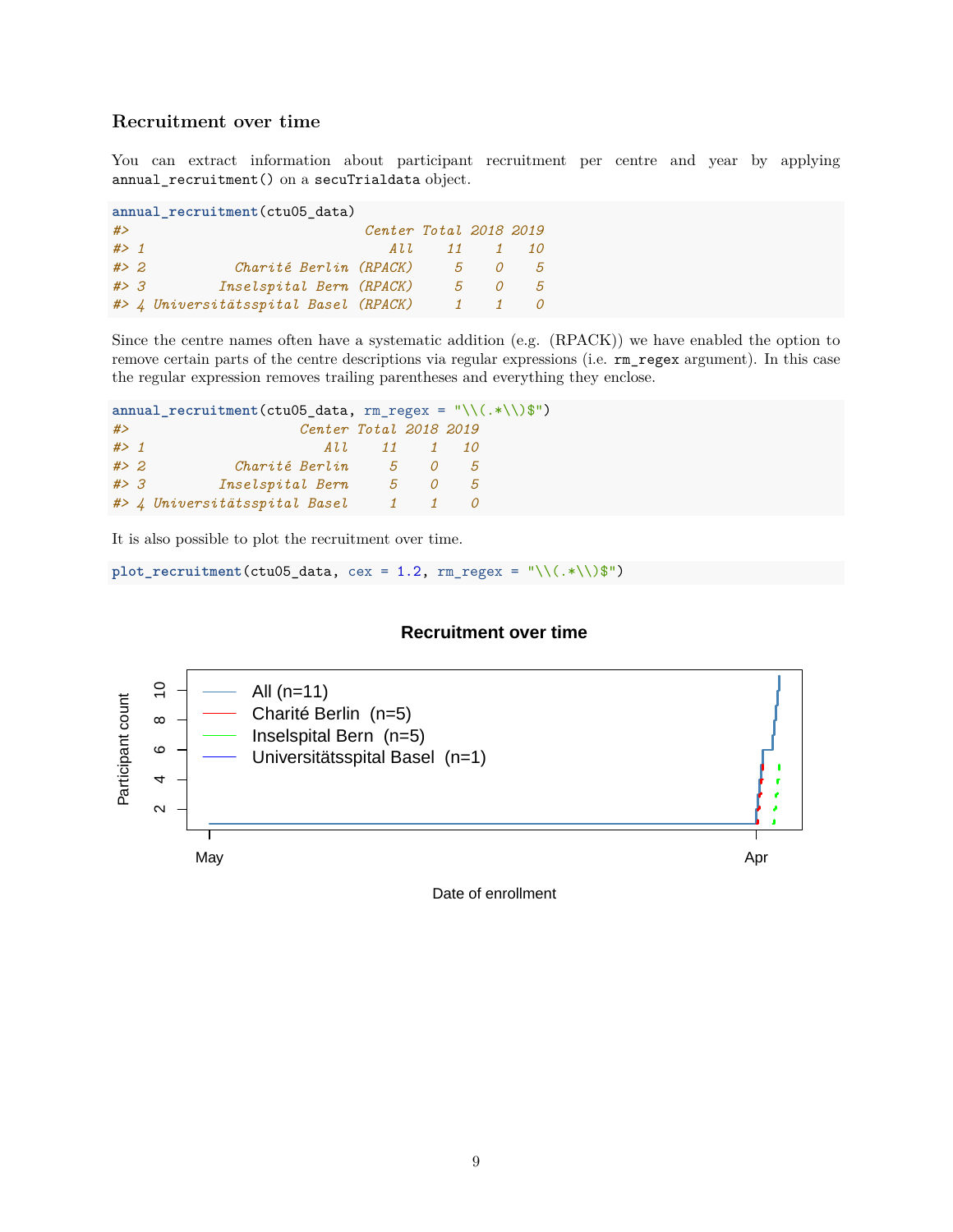# <span id="page-9-0"></span>**Visit plan visualization**

secuTrialR can provide a depiction of the visit structure, although only where the visit plan is fixed. Black rectangles in the grid represent a form to be filled (x) during one of the visits (y).

```
vs <- visit_structure(ctu05_data)
plot(vs)
```


# <span id="page-9-1"></span>**Completeness of forms**

If you are not sure about how complete the data in your export is, it may be useful to get a quick overview of how well the forms have been filled. The below table shows both absolute and relative numbers for a few forms.

```
fss <- form_status_summary(ctu05_data)
```

| $tail(fss, n = 5)$ |  |               |  |                                                                    |   |                  |
|--------------------|--|---------------|--|--------------------------------------------------------------------|---|------------------|
| #                  |  |               |  | form_name partly_filled completely_filled empty with_warnings      |   |                  |
| # > 6              |  | baseline      |  | 14                                                                 | O |                  |
| #> 7               |  | outcome       |  | 12                                                                 | 0 |                  |
| # > 8              |  | sae           |  | 2                                                                  |   |                  |
| # > 9              |  | studyterminat |  | 10                                                                 | Ω |                  |
| # > 10             |  | $t$ reatment  |  | 11                                                                 | Ω |                  |
| #                  |  |               |  | with_errors partly_filled.percent completely_filled.percent        |   |                  |
| # > 6              |  |               |  | 0.17647059                                                         |   | 0.8235294        |
| #> 7               |  | 0             |  | <i>0.07692308</i>                                                  |   | 0.9230769        |
| #> 8               |  | $\Omega$      |  | 0.00000000                                                         |   | <i>1.0000000</i> |
| # > 9              |  | 0             |  | 0.00000000                                                         |   | <i>1.0000000</i> |
| # > 10             |  | $\Omega$      |  | 0.00000000                                                         |   | 1.0000000        |
| #                  |  |               |  | empty.percent with warnings.percent with errors.percent form count |   |                  |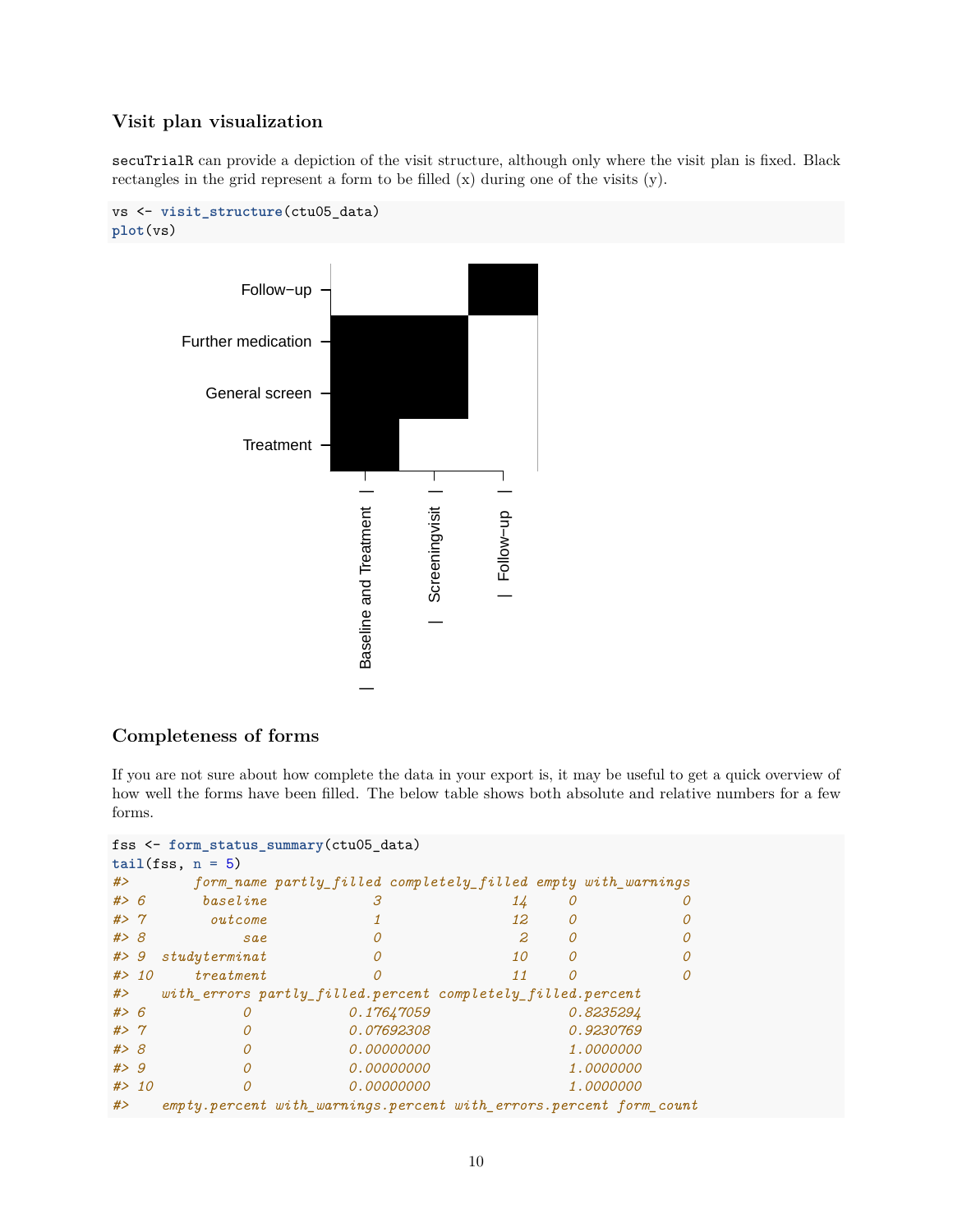| #> 6   |  | $\omega$ | 17           |
|--------|--|----------|--------------|
| # > 7  |  | $\Omega$ | 13           |
| #> 8   |  | 0        | $\mathbf{2}$ |
| # > 9  |  | $\Omega$ | <i>10</i>    |
| # > 10 |  | $\Omega$ | 11           |

Please note that a form is only complete if all required fields have been filled. Thus, a whole study may have 99% completeness on variable basis while showing 0% completeness on form basis. It is currently not technically possible to assess completeness on variable basis in a generic way. Hence, high completeness on form basis implies high completeness on variable basis but **NOT** vice versa.

If you would rather retrieve information on form completeness for each participant individually you can perform the following.

```
fsc <- form_status_counts(ctu05_data)
# show the top
head(fsc)
#> pat_id form_name completely_filled partly_filled empty
#> 1 RPACK-CBE-001 baseline 3 0 0
#> 2 RPACK-CBE-002 baseline 1 0 0
#> 3 RPACK-CBE-003 baseline 1 0 0
#> 4 RPACK-CBE-004 baseline 1 0 0
#> 5 RPACK-CBE-005 baseline 1 2 0
#> 6 RPACK-INS-011 baseline 1 0 0
#> with_warnings with_errors
#> 1 0 0
#> 2 0 0
#> 3 0 0
#> 4 0 0
#> 5 0 0
#> 6 0 0
```
#### <span id="page-10-0"></span>**Form linkage**

Linkages amongst forms can be explored with the links\_secuTrial() function. This relies on the igraph package to create a network. It is possible to interact with the network, e.g. move nodes around in order to read the labels better. The R graphics device ID is returned to the console, but can be ignored. Forms are plotted in deep yellow, variables in light blue.

**links\_secuTrial**(ctu05\_data)

The output can not be shown within this vignette but you should give it a try. Please note that the linkage plot is likely most useful **without** the audit trail data in the export.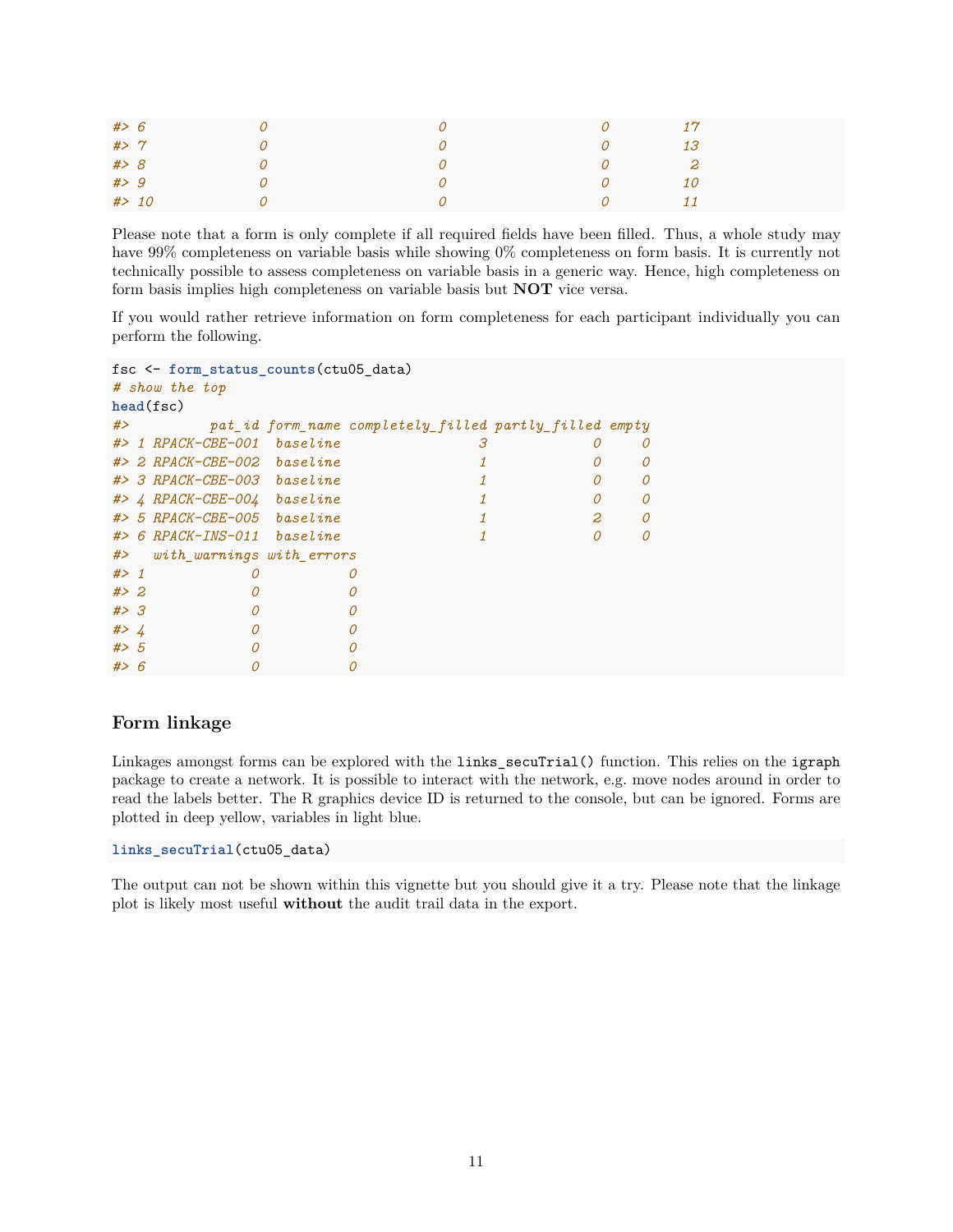#### <span id="page-11-0"></span>**Sampling random participants**

During study monitoring it is common practice to check random participants from a study database. These participants should be retrieved in a reproducible fashion, which can be achieved by setting a so-called seed. The below function allows reproducible retrieval for a loaded secuTrial data export.

```
# randomly retrieve at least 25 percent of participants recorded after March 18th 2019
# from the centres "Inselspital Bern" and "Charité Berlin"
return_random_participants(ctu05_data,
                         percent = 0.25,
                         seed = 1337,
                         date = "2019-03-18",
                         centres = c("Inselspital Bern (RPACK)",
                                    "Charité Berlin (RPACK)"))
#> $participants
#> mnpaid centre mnpvisstartdate
#> 2 RPACK-INS-012 Inselspital Bern (RPACK) 2019-04-12
#> 4 RPACK-INS-014 Inselspital Bern (RPACK) 2019-04-14
#> 5 RPACK-CBE-005 Charité Berlin (RPACK) 2019-04-05
#> 3 RPACK-CBE-003 Charité Berlin (RPACK) 2019-04-03
#>
#> $rng_config
#> [1] "Mersenne-Twister" "Inversion" "Rejection"
```
Please note that earlier R versions may return different results because there is a different rng config (i.e. RNGkind()). For this reason we have added the **rng\_config** to the output.

#### <span id="page-11-1"></span>**Retrieve score variables**

secuTrial allows implementing calculated variables (i.e. scores). Data is not directly entered into these variables but rather calculated automatically. Scores are defined by a set of rules and use the data in other variables as basis. For example the age of a study participant at data entry can be calculated as the difference between the participant's birthday and the day of data entry.

It is advisable to recalculate or validate score variable data before data analysis. A rule of thumb: The more complex a score is and the more data from different forms is necessary for its calculation the more likely its value should be recalculated. The below function will allow you to detect which variables this concerns.

```
return_scores(ctu05_data)
#> name itemtype label
#> 1 age Years y (calculated only) Age
```
#### <span id="page-11-2"></span>**Retrieve hidden variables**

Sometimes, during a study, certain fields may be hidden because data should no longer be entered into them. If this is the case and the data of these fields is part of your export is likely good to know about it. In this case nothing is hidden.

```
return_hidden_items(ctu05_data)
#> [1] name itemtype label
#> <0 rows> (or 0-length row.names)
```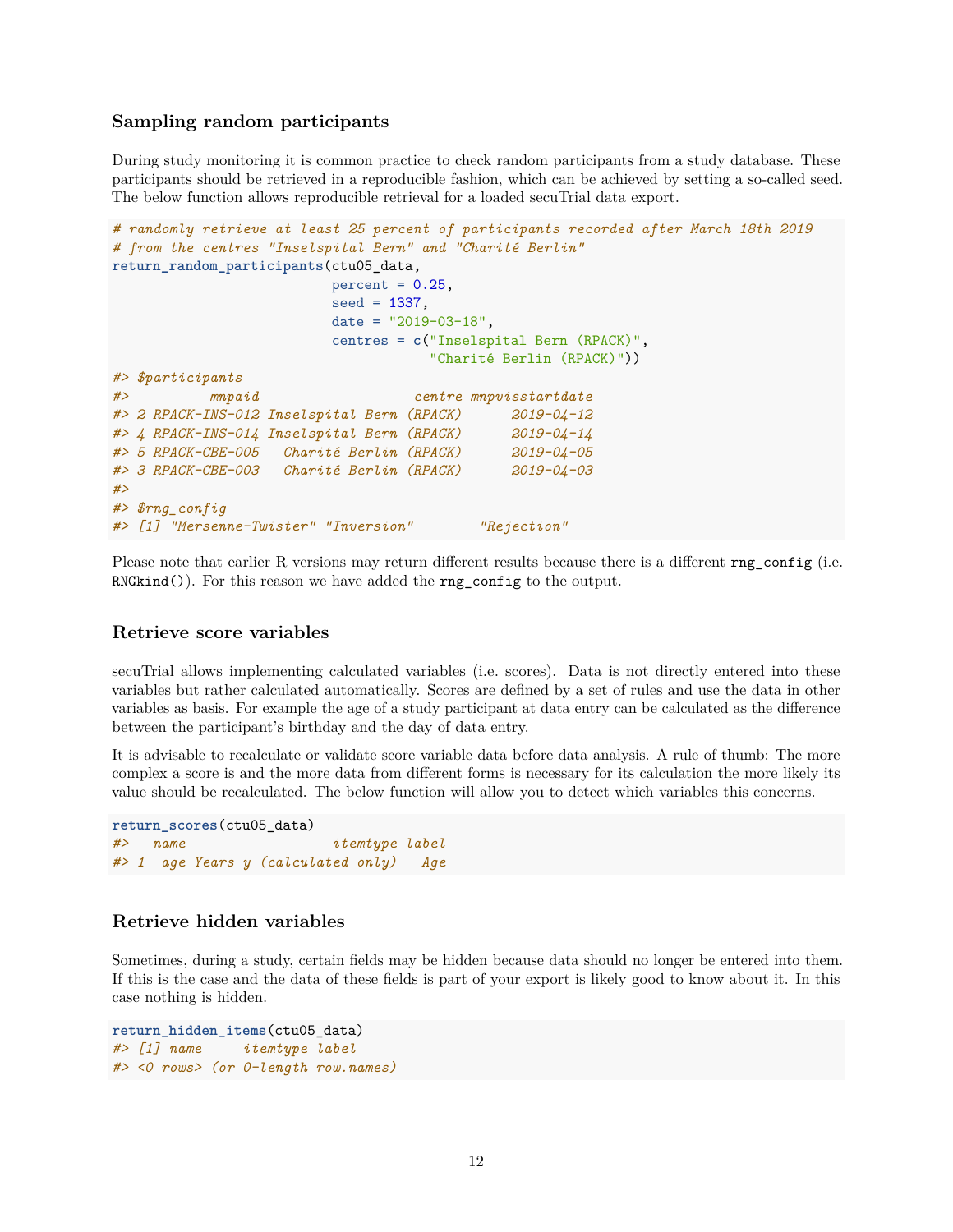#### <span id="page-12-0"></span>**Finding changes/differences in project setup implementations**

In ongoing studies it is possible that changes to the secuTrial data entry interface (i.e. the electronic case report forms) are made. Sometimes these changes may call for adjustments in analysis code. It is considered good practice to run diff\_secuTrial() on the last export and the current export of a project to at least make yourself aware of potential changes in the setup. If there are differences, the results of this function should be interpreted as a first indicator since they may not cover all alterations. Information is returned on forms and variables. A detailed list of changes can be produced in the secuTrial FormBuilder with "Compare project setup".

For the below diff\_secuTrial() showcase we emulated a changed setup of CTU05 by copying the setup and importing it in the FormBuilder as a new secuTrial project (CTU06). From this, we created a data export  $(v1)$  and then made a few minor changes and exported again  $(v2)$ . If this sounds confusing, never mind. CTU06 v1 is simply a copy of CTU05. CTU06 v2 is a slighly altered version of CTU06 v1.

```
ctu06_v1 <- read_secuTrial(system.file("extdata", "sT_exports", "change_tracking",
                                       "s_export_CSV-xls_CTU06_version1.zip",
                                       package = "secuTrialR"))
#> Read export successfully.
#> The following export options deviate from the suggested specifications:
#> Data from hidden fields is part of the export.
ctu06_v2 <- read_secuTrial(system.file("extdata", "sT_exports", "change_tracking",
                                       "s_export_CSV-xls_CTU06_version2.zip",
                                      package = "secuTrialR"))
#> Read export successfully.
#> The following export options deviate from the suggested specifications:
#> Data from hidden fields is part of the export.
diff_secuTrial(ctu06_v1, ctu06_v2)
#> $new_forms
#> [1] "mnpctu06anewform" "mnpctu06anothernewform"
#>
#> $new_variables
#> [1] "new_item_in_fu" "new_item_in_new_form"
#>
#> $removed_forms
#> character(0)
#>
#> $removed_variables
#> character(0)
```
As you can see ctu06\_v2 contains the two additional forms mnpctu06anewform and mnpctu06anothernewform and the two additional variables new\_item\_in\_fu and new\_item\_in\_new\_form.

### <span id="page-12-1"></span>**Conversion to SPSS, STATA, SAS**

Given that you are working with R it is unlikely that you need such conversions for yourself. However, collaborators may ask for data which is readily importable into SPSS, STATA or SAS. For this you can use write\_secuTrial().

Since this has not been heavily tested or used there may be issues and you might prefer doing this manually with the haven package. One particular sticking point is the length of variable names - R is not restrictive in this respect, but other software can be. secuTrialR does not truncate names, prefering to leave this to the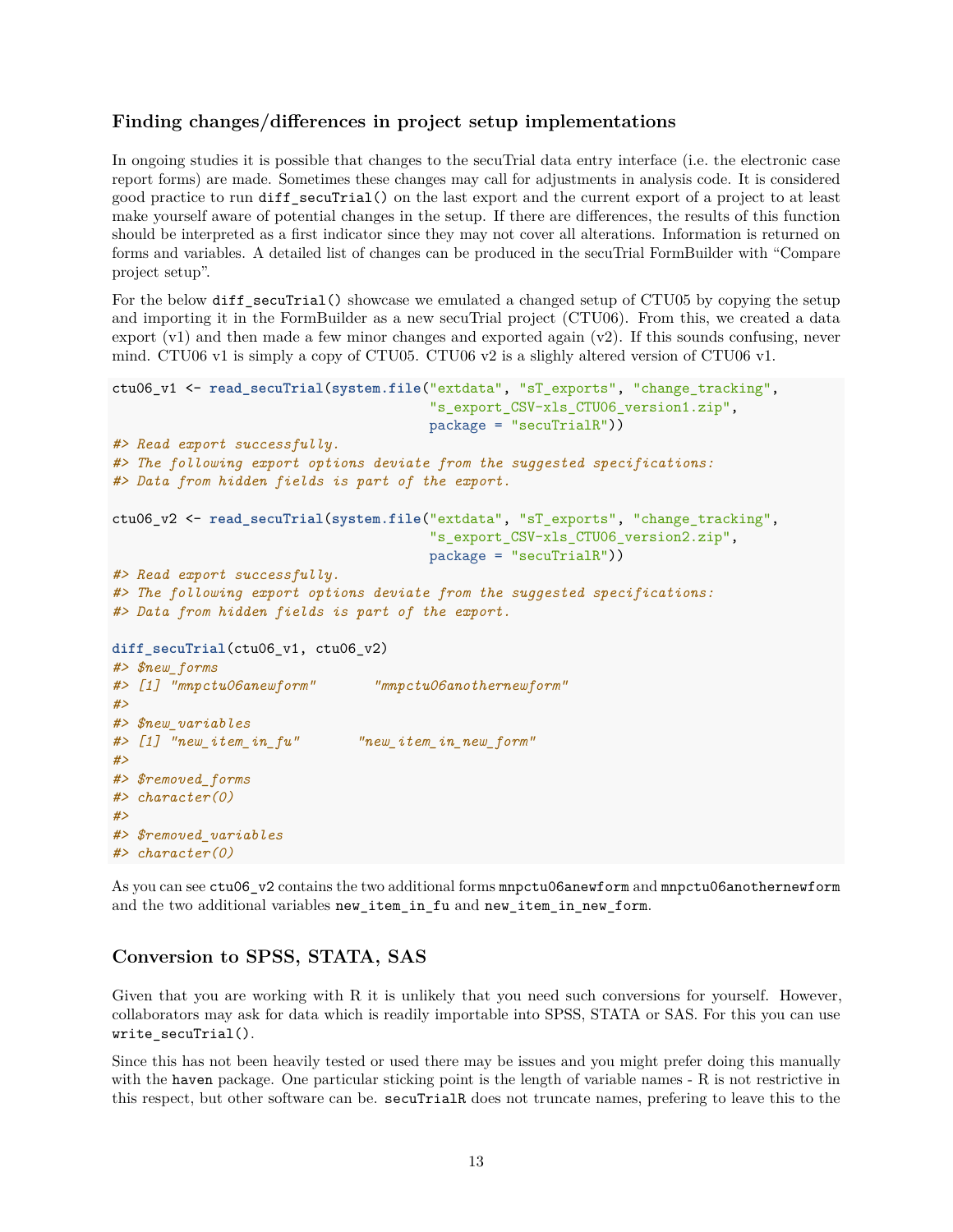user, which can cause write secuTrial() to fail with an error.

```
# retrieve path to a temporary directory
tdir <- tempdir()
# write spss
write_secuTrial(ctu05_data, format = "sav", path = tdir)
```
#### <span id="page-13-0"></span>**Subsetting secuTrialdata**

*#> [1] "secuTrialdata"*

In some cases it may be useful to subset your secuTrialdata object. For example if you have cohort data and would like to supply a subset of the data for a retrospective study. We have implemented this option with subset secuTrial(). It will truncate your secuTrialdata object and return a new secuTrialdata object which is a subset of the original data. It is possible to subset by including or excluding specific participant ids or centres.

```
# initialize some subset identifiers
participants <- c("RPACK-INS-011", "RPACK-INS-014", "RPACK-INS-015")
centres <- c("Inselspital Bern (RPACK)", "Universitätsspital Basel (RPACK)")
# exclude Bern and Basel
ctu05_data_berlin <- subset_secuTrial(ctu05_data, centre = centres, exclude = TRUE)
#> If you changed any labels in the secuTrialdata object manually these will be reset to their original state.
# exclude Berlin
ctu05_data_bern_basel <- subset_secuTrial(ctu05_data, centre = centres)
#> If you changed any labels in the secuTrialdata object manually these will be reset to their original
# keep only subset of participants
ctu05_data_pids <- subset_secuTrial(ctu05_data, participant = participants)
#> If you changed any labels in the secuTrialdata object manually these will be reset to their original
class(ctu05_data_berlin)
#> [1] "secuTrialdata"
class(ctu05_data_bern_basel)
#> [1] "secuTrialdata"
class(ctu05_data_pids)
```
If you subset based on centres all traces of deleted centres will be removed. If you remove based on participant ids all traces of deleted participants will be removed.

```
# only Berlin remains
ctu05_data_berlin$ctr
#> mnpctrid mnpctrname mnpcname
#> 1 462 Charité Berlin (RPACK) NA
# all centres remain even though all three participant ids are from Bern
ctu05_data_pids$ctr
#> mnpctrid mnpctrname mnpcname
#> 1 462 Charité Berlin (RPACK) NA
#> 2 461 Inselspital Bern (RPACK) NA
#> 3 441 Universitätsspital Basel (RPACK) NA
```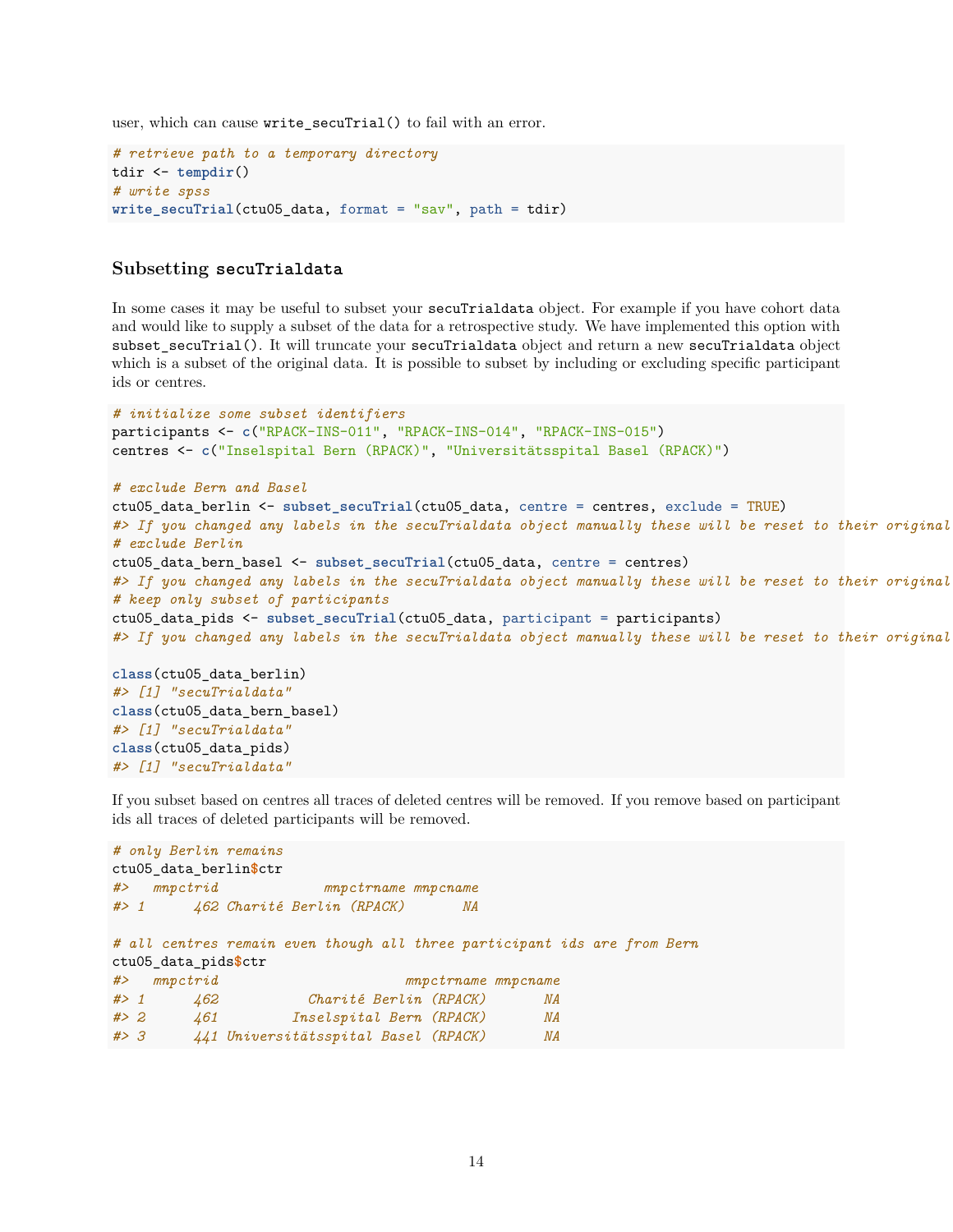Since the truncated object's class remains unchanged (i.e. secuTrialdata) you can still use the generic functions on it. Let's say you would only like to look at the recruitment plot for Bern alone.

```
# keep only Bern
ctu05_data_bern <- subset_secuTrial(ctu05_data, centre = "Inselspital Bern (RPACK)")
#> If you changed any labels in the secuTrialdata object manually these will be reset to their original state.
# plot
plot_recruitment(ctu05_data_bern)
```


### **Recruitment over time**

. . . or Bern and Berlin.

```
# keep only Bern and Berlin
ctu05_data_bern_berlin <- subset_secuTrial(ctu05_data,
                                           centre = c("Inselspital Bern (RPACK)",
                                                      "Charité Berlin (RPACK)"))
#> If you changed any labels in the secuTrialdata object manually these will be reset to their original
# plot
plot_recruitment(ctu05_data_bern_berlin)
```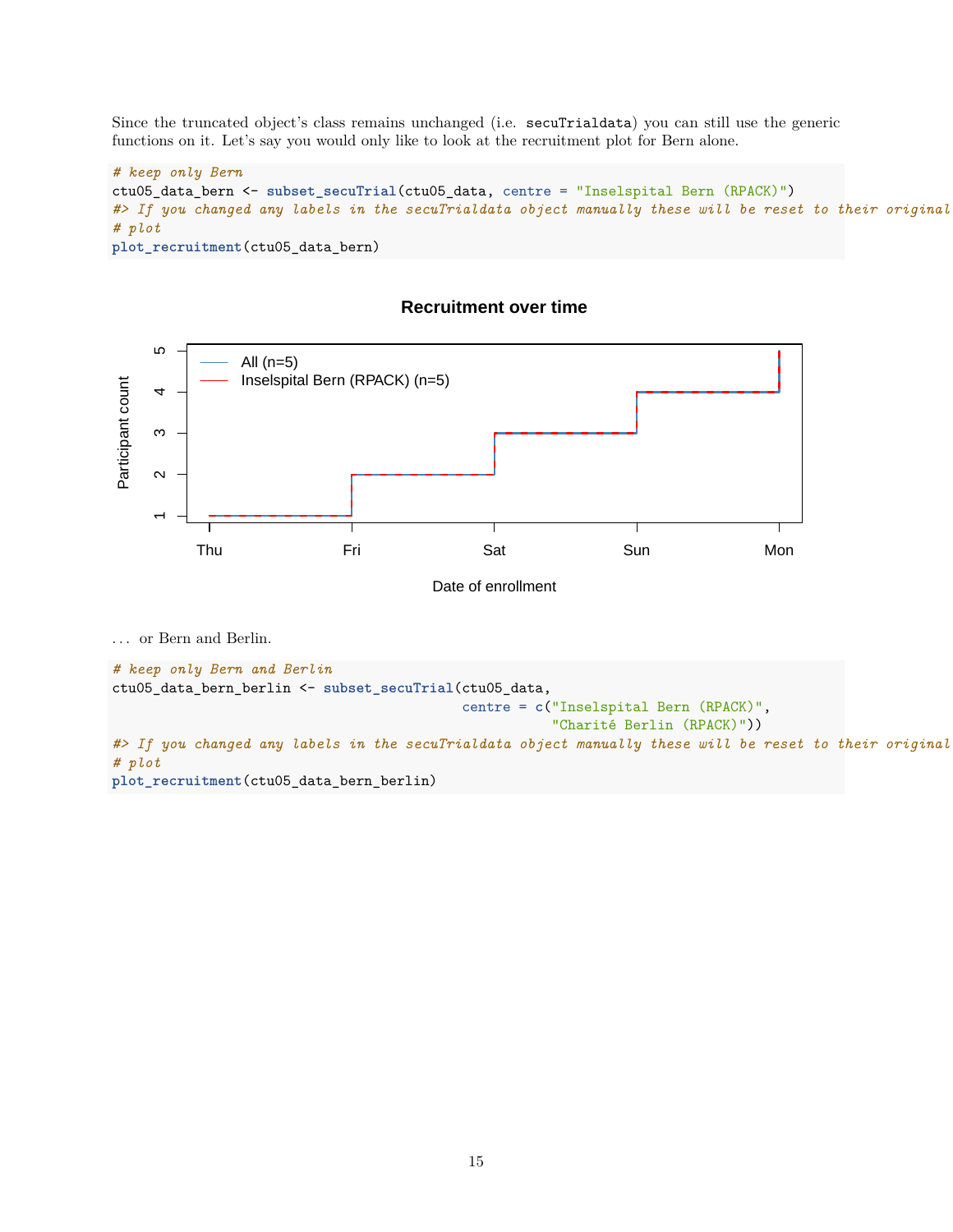#### **Recruitment over time**



# <span id="page-15-0"></span>**Building URLs to your secuTrial server**

If you are creating reports in which you would like to directly link to specific pages of your secuTrial Data-Capture you can use build\_secuTrial\_url. If you are no expert regarding the secuTrial server architecture you would like to build links for, you should talk to the server admin or consult the build\_secuTrial\_url help page. They will be able to guide you regarding the information for the server, instance, customer and project parameters. The docid, however, is included in your export data in the non-meta data tables of the secuTrialdata object and can be found in the mnpdocid columns.

```
head(ctu05_data$treatment$mnpdocid)
#> [1] 181 193 200 205 213 224
head(ctu05_data$baseline$mnpdocid)
#> [1] 180 184 187 191 199 203
```
To demsonstrate build\_secuTrial\_url we will use imaginary data for the server, instance, customer and project parameters. The real counterparts on your server will likely look structurally similar.

```
server <- "server.secutrial.com"
instance <- "ST21-setup-DataCapture"
customer <- "TES"
project <- "7036"
# make three links with the first three baseline docids
bl_docids <- head(ctu05_data$baseline$mnpdocid, n = 3)
links <- build_secuTrial_url(server, instance, customer,
                             project, bl_docids)
```
#### **These are the links**:

[https://server.secutrial.com/apps/WebObjects/ST21-setup-DataCapture.woa/wa/choose?customer=TES&](https://server.secutrial.com/apps/WebObjects/ST21-setup-DataCapture.woa/wa/choose?customer=TES&projectid=7036&docid=180) [projectid=7036&docid=180](https://server.secutrial.com/apps/WebObjects/ST21-setup-DataCapture.woa/wa/choose?customer=TES&projectid=7036&docid=180)

[https://server.secutrial.com/apps/WebObjects/ST21-setup-DataCapture.woa/wa/choose?customer=TES&](https://server.secutrial.com/apps/WebObjects/ST21-setup-DataCapture.woa/wa/choose?customer=TES&projectid=7036&docid=184) [projectid=7036&docid=184](https://server.secutrial.com/apps/WebObjects/ST21-setup-DataCapture.woa/wa/choose?customer=TES&projectid=7036&docid=184)

[https://server.secutrial.com/apps/WebObjects/ST21-setup-DataCapture.woa/wa/choose?customer=TES&](https://server.secutrial.com/apps/WebObjects/ST21-setup-DataCapture.woa/wa/choose?customer=TES&projectid=7036&docid=187)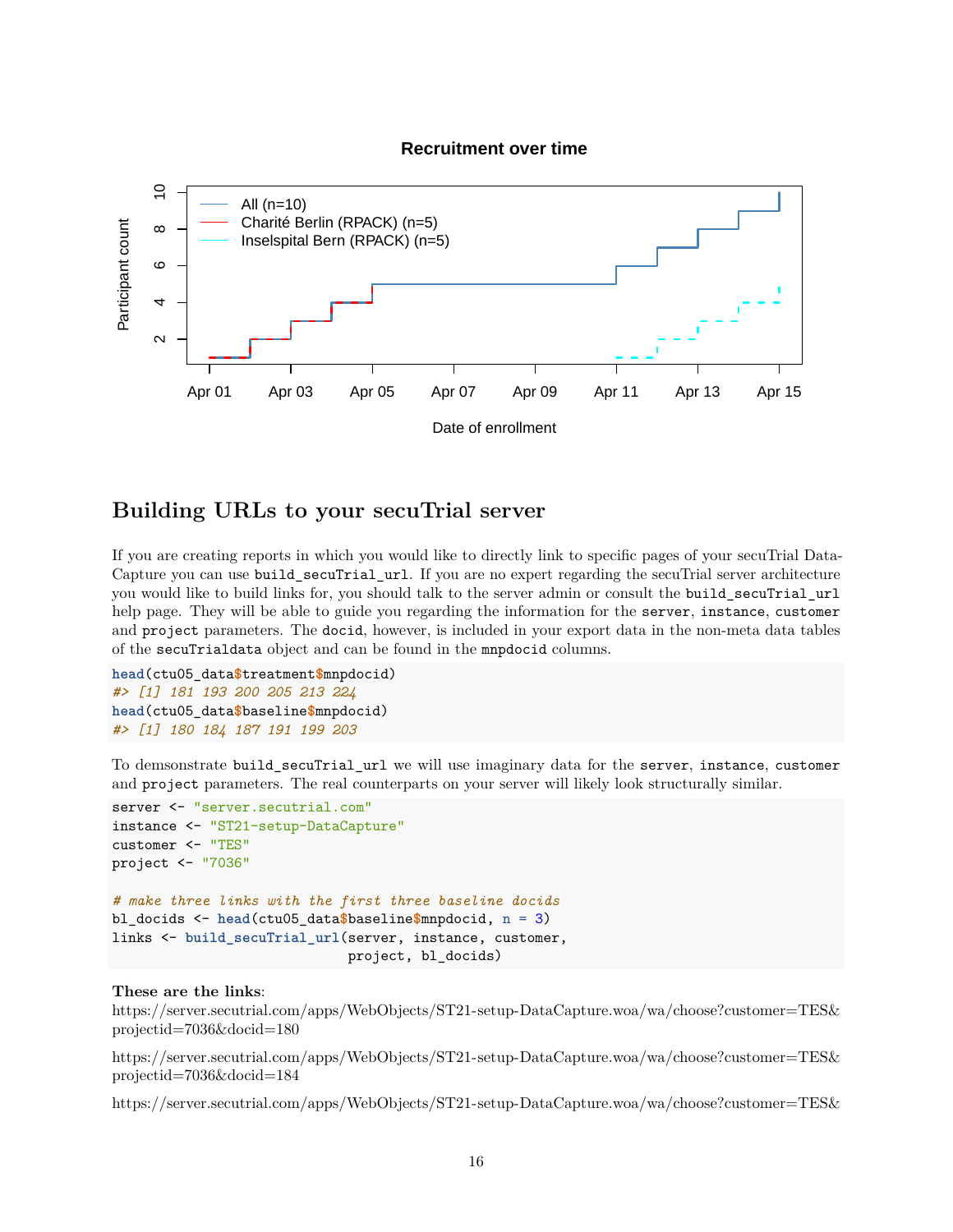[projectid=7036&docid=187](https://server.secutrial.com/apps/WebObjects/ST21-setup-DataCapture.woa/wa/choose?customer=TES&projectid=7036&docid=187)

Of course they are dead ends but maybe you can use them to make out the arguments for your server.

# <span id="page-16-0"></span>**The as.data.frame function**

This vignette has been working with the secuTrialdata object, which is of type list. For some users, working with a list can be tiresome so secuTrialR provides an as.data.frame() method to save the data.frames in the secuTrialdata object to an environment of your choice.

As an example, we will create an environment called env and check that it's empty before running as.data.frame(). . .

```
env <- new.env()
ls(env)
#> character(0)
# add files to env
as.data.frame(ctu05_data, envir = env)
```
... and afterwards.

```
ls(env)
#> [1] "ae" "allmedi" "atae"
#> [4] "atae1" "atallmedi" "atbaseline"
#> [7] "atesurgeries" "atmiv" "atoutcome"
#> [10] "atsae" "atstudyterminat" "attreatment"
#> [13] "baseline" "esurgeries" "outcome"
#> [16] "sae" "studyterminat" "treatment"
```
Substituting env with .GlobalEnv instead would also be an option and would make the data.frames immediately accessible without having to refer to an environment.

# <span id="page-16-1"></span>**Frequent warning messages**

Certain warning messages can occur quite frequently when running read secuTrial(). Some of them may call for deliberate action and thus it is important to understand them. We briefly mentioned some of them earlier in this document but will now more closely explain how they can be interpreted.

Please note that warning messages may "pile up" depending on the export you are reading. For example this may happen if there are many date variables with incomplete data. This is no reason for concern. We suggest that you read them and interpret them based on the explanations below. We use a form name and a\_variable\_name as place holders in the examples. If in doubt you can always work with the raw data because it is never overwritten.

#### <span id="page-16-2"></span>**Dates**

The below warning tells you that some data in a date variable could not be converted during the process of date conversion (i.e. dates\_secuTrial()). This ususally occurs if incomplete date entries are present. Since the raw data is not overwritten but rather a variable\_name.date or variable\_name.datetime column are added to the dataset you can specifically see which values could not be converted because the raw data will contain data while the corresponding .date/.datetime entires will be NA. The warning also indicates where to look. The dummy example below indicates to look at the variable a\_variable\_name in form a\_form\_name.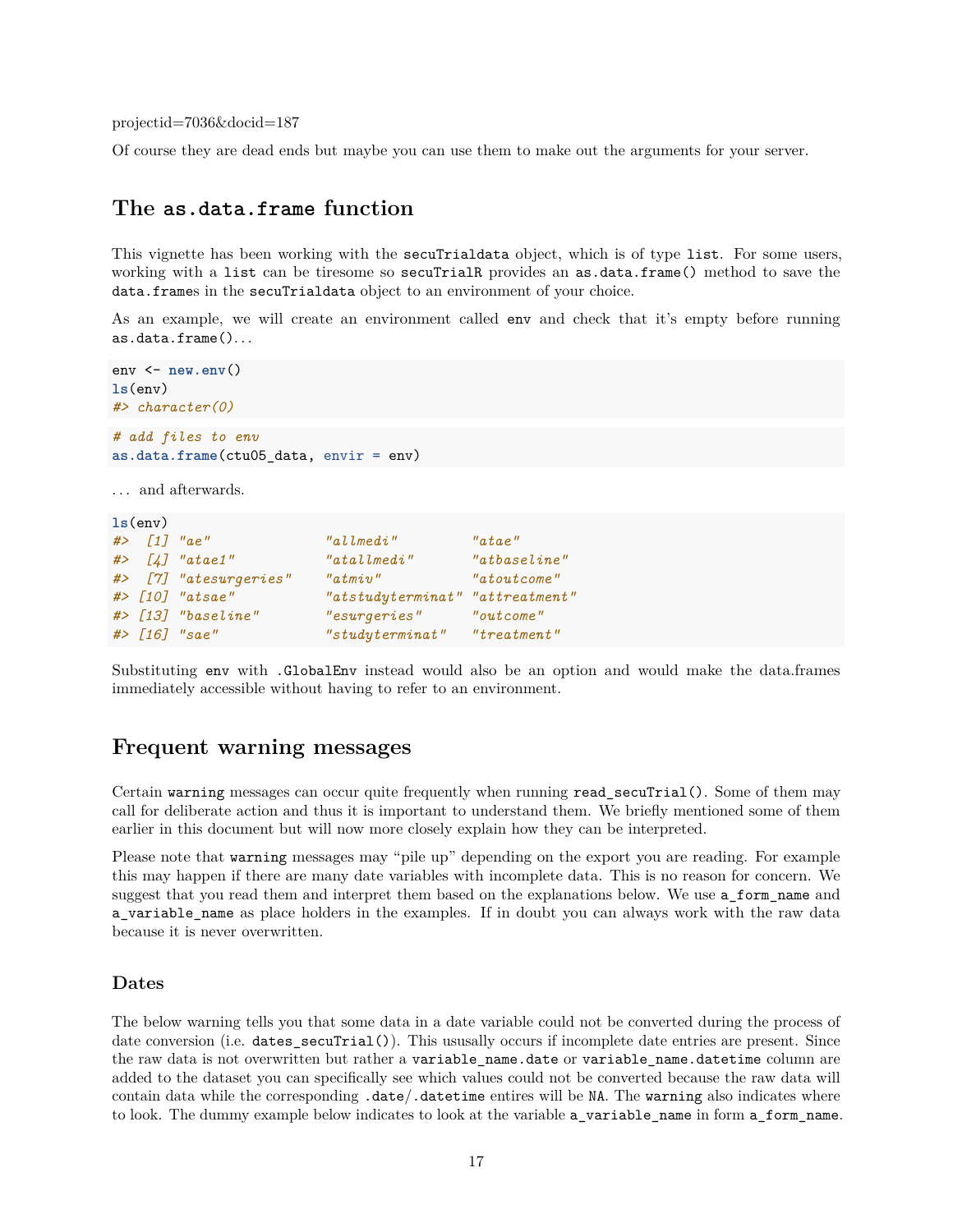```
#> Warning: In dates secuTrial.data.frame(tmp, datevars, timevars, dateformat, :
#> Not all dates were converted for
#> variable: 'a_variable_name'
#> in form: 'a_form_name'
#> This is likely due to incomplete date entries.
```
#### <span id="page-17-0"></span>**Factors**

In some cases secuTrial allows differently coded data to be decoded to the same target value for the same variable. For instance this can happen if hierarchical lookuptables have been implemented in the database. Because this interferes with the factorization (i.e. factorize\_secuTrial()) we add the code to the duplicate decoded value and return the below message to make you aware.

If you run into this warning message we suggest running the table() function on the variable in question. This will likely clarify the above explanation.

```
#> Warning: In factorize_secuTrial.data.frame(curr_form_data, cl = object$cl, :
#> Duplicate values found during factorization of a_variable_name
```
#### <span id="page-17-1"></span>**Labels**

Sometimes the labels of variables in a secuTrial database implementation may be changed after release of the database. In these cases all labels (current and previous versions) are added to the label attribute during labelling (i.e. label\_secuTrial()) and the below warning is triggered. It indicates which variables in which forms are affected.

```
#> Warning: In label_secuTrial.secuTrialdata(d) :
#> The labels attribute may be longer than 1 for the following variables and forms.
#> Likely the label was changed from its original state in the secuTrial project setup.
#> variables: a_variable_name
#> forms: a_form_name
```
# <span id="page-17-2"></span>**Merging forms in the secuTrialdata object**

Naturally, you will sometimes need to merge/join some of the data from the individual form data stored in your secuTrialdata object. To achieve this you can use the base R merge() function. For our dataset we might be interested in merging the baseline form data with that of the treatment form. For this we can use the mnpcvpid which uniquely identifies each participant visit. Since we are only interested in the rando\_treatment variable we will shrink the data in the treatment form prior to merging.

```
treatment_shrink <- ctu05_data$treatment[, c("mnpcvpid", "rando_treatment")]
```
Because we do not want to drop non-matching rows from baseline we set  $all.x = TRUE$ . As you can see from the dim() calls, one column has been added after the merge. This corresponds to the rando\_treatment variable.

```
bl_treat <- merge(x = ctu05_data$baseline, y = treatment_shrink,
                  by = "mnpcvpid", all.x = TRUE)
# check dimensions
dim(ctu05_data$baseline)
#> [1] 17 107
dim(bl_treat)
#> [1] 17 108
```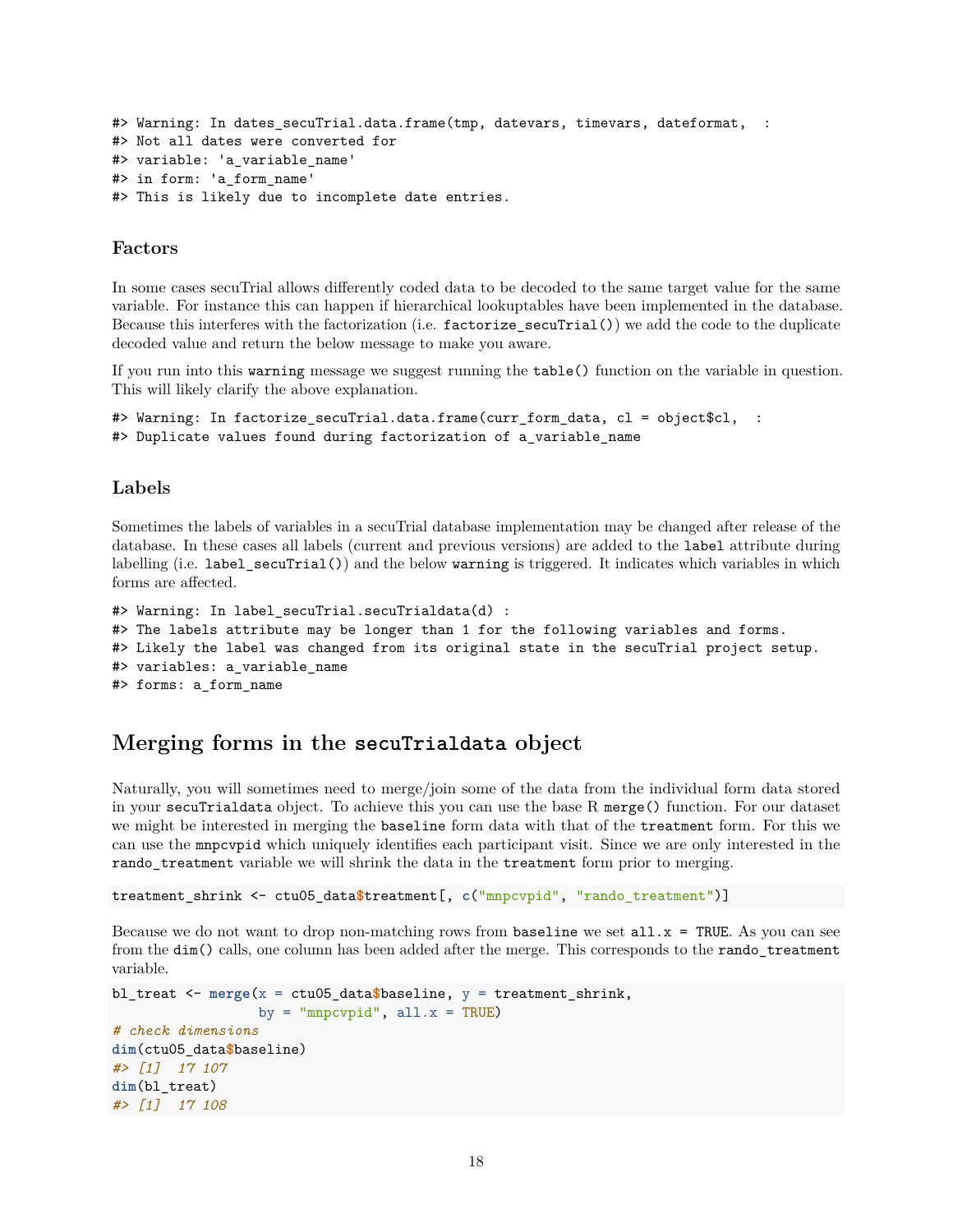Another common task may be to merge repetition form data to its parent form. In our case esurgeries can be naively merged with baseline via the mnpdocid (from the secuTrial manual: "Each eCRF document record has a unique document identifier."):

bl surg  $\leq$  merge(x = ctu05 data $\frac{6}{3}$ baseline, y = ctu05 data $\frac{6}{3}$ esurgeries, by = "mnpdocid")

Please note, that such naive merging can cause duplication of data if the ids that the merge is directed by are not unique. This also happened during the production of bl\_surg in the code above. Participant "RPACK-INS-012" exhibits the mnpdocid 234 twice in the esurgeries repetition form which causes a duplication of the baseline data matching mnpdocid 234.

```
table(ctu05_data$esurgeries$mnpdocid)
#>
#> 180 184 187 191 199 203 211 216 220 222 230 234 238 243 249 255 265
#> 1 1 1 1 1 1 1 1 1 1 1 2 1 1 1 1 1
```
Lets briefly illustrate the consequences by looking at a table() of the height variable from the baseline form before and after merging.

```
# before merge
table(ctu05_data$baseline$height)
#>
#> 110.1 150 150.1 160 167.9 170.3 170.4 180 180.1 190.2
#> 1 1 1 1 1 1 1 3 3 1
# after merge
table(bl_surg$height)
#>
#> 110.1 150 150.1 160 167.9 170.3 170.4 180 180.1 190.2
#> 1 1 1 1 1 1 1 4 3 1
```
A closer look reveals that 180 now appears four times instead of three, which can be attributed to the duplication. This is not a favourable outcome because it can cause confusion and misinterpretation. A better approach is to change the structure of your repetition form before merging to make the ids you merge by unique. For this you need to investigate which data you would like to merge and design an appropriate stategy. In our example case we are interested in the surgery\_organ. Of course we also need to drag the mnpdocid along to perform the actual merge.

```
# write a temporary object
surg <- ctu05_data$esurgeries[, c("mnpdocid", "surgery_organ.factor")]
# only retain non NA rows
surg <- surg[which(! is.na(surg$surgery_organ.factor)), ]
# show it
surg
#> mnpdocid surgery_organ.factor
#> 12 234 Stomach
#> 13 234 Other
```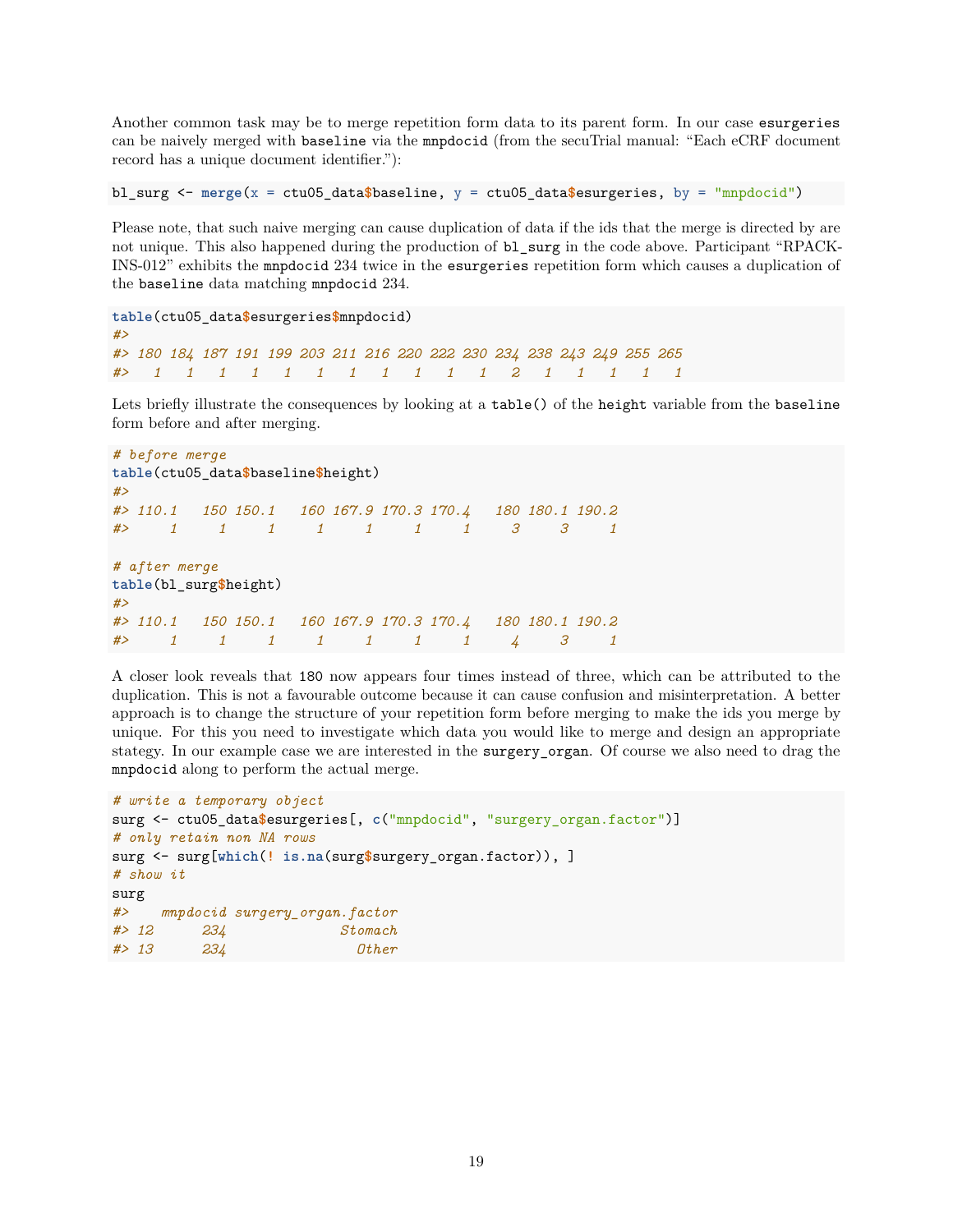In order to prevent duplication we can restructure the data before merging.

```
library(tidyr) # pivot_wider
# add a count
surg$count <- 1
# show the data
surg
#> mnpdocid surgery_organ.factor count
#> 12 234 Stomach 1
#> 13 234 Other 1
# make it wide
surg_wide <- pivot_wider(surg, names_from = surgery_organ.factor, values_from = count)
# show the wide data
surg_wide
#> # A tibble: 1 x 3
#> mnpdocid Stomach Other
#> <int> <dbl> <dbl>
#> 1 234 1 1
```
Checking the dimensions before and after merging reveals that the structure, especially the line count, remains the same except for the data added from the esurgeries repetition form (i.e. Stomach and Other). Also, as expected, the table() of the height variable returns the expected result (i.e. 180 is present three not four times).

```
# merge
bl_surg_no_dup <- merge(x = ctu05_data$baseline, y = surg_wide,
                     by = "mnpdocid", all.x = TRUE)
# compare dimensions
dim(bl_surg_no_dup)
#> [1] 17 109
dim(ctu05_data$baseline)
#> [1] 17 107
# check the height variable
table(bl_surg_no_dup$height)
#>
#> 110.1 150 150.1 160 167.9 170.3 170.4 180 180.1 190.2
#> 1 1 1 1 1 1 1 3 3 1
```
The above description only provides a very brief and simplified example. Merging strategies need to be individually tailored and require a good understanding of the data at hand. The **links** secuTrial() function may be helpful to understand which variables will allow you to merge forms.

# <span id="page-19-0"></span>**A note on mnp\* variables**

There is a plethora of variables in the tables of secuTrial exports whose names start with mnp. These are metadata variables which are e.g. important to logically link the different tables. Explaining them all is beyond the scope of this vignette. For detailed explanations, please refer to the secuTrial "Export Formats" user manual.